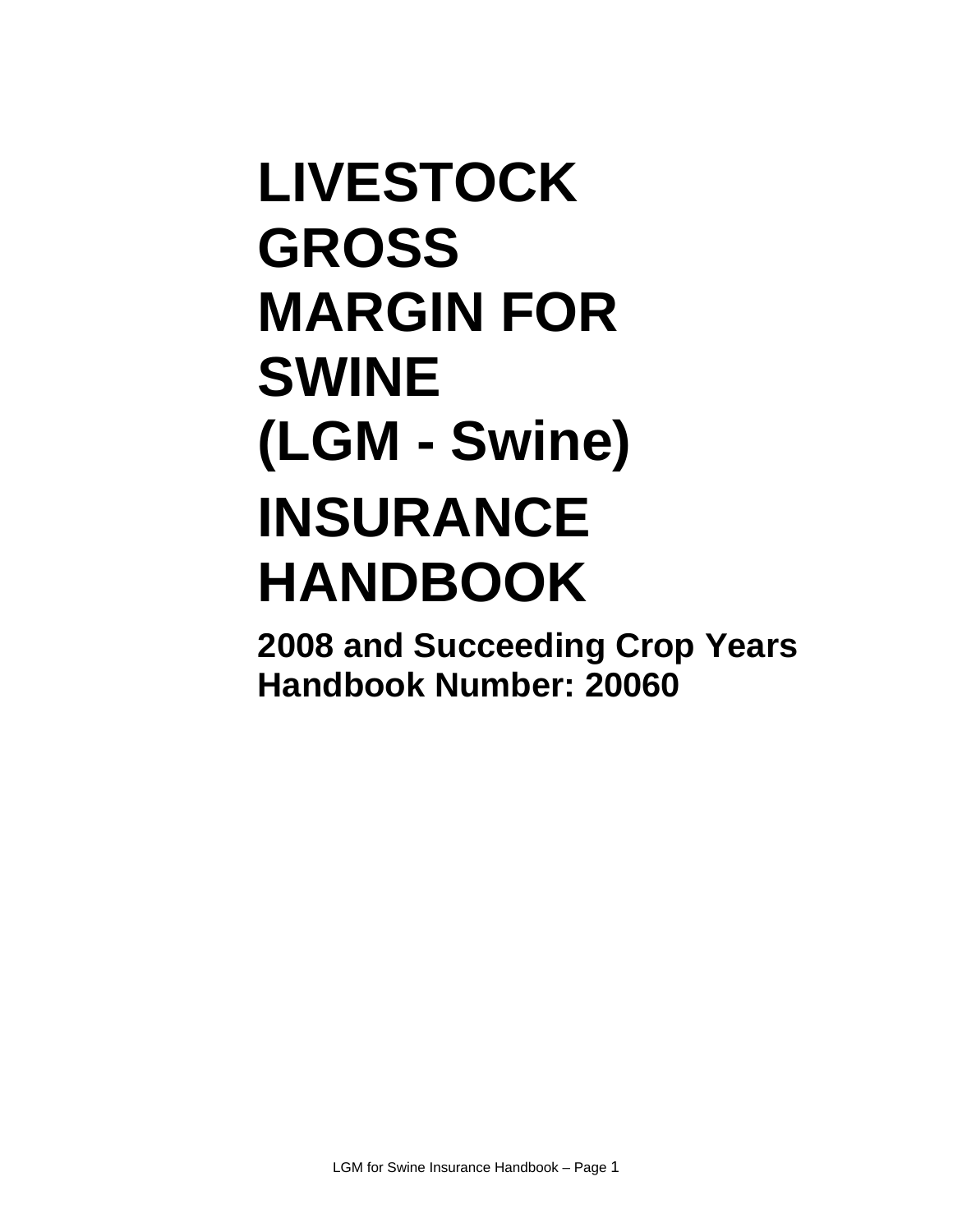# **Livestock Gross Margin for Swine Plan of Insurance**

The following forms will be necessary for sales of the Livestock Gross Margin for Swine Plan of Insurance:

- A. Application This form is filled out to apply for eligibility to purchase LGM for Swine insurance. The application also includes the type of operation and target marketings for each month of the insurance period. No insurance attaches until the company sends the insured a written summary of insurance.
- B. Substantial Beneficial Interest (SBI) This form includes the social security numbers, employer identification numbers, and share of those with a 10 percent interest or more in the insurance entity and must accompany the application. The SBI is used to establish eligibility and to account for insurance limits.
- C. Marketing Report This form is submitted by the insured to show, for each month, the insured's actual marketings for that month of swine insured under the policy. The marketing report must be accompanied by copies of packer sales receipts that provide records of the actual marketings shown on the marketing report.
- D. Notice of Probable Loss This form notifies the insured of a probable loss on insured swine at the end of the insurance period.
- E. Assignment of Indemnity This form contains necessary information to assign any indemnity to a third party.
- F. Transfer of Right to Indemnity This form contains necessary information to transfer the right of an indemnity if the livestock or livestock product is sold prior to the end of insurance period to transfer any indemnity to the new owner (providing the new owner meets eligibility requirements).
- G. Power of Attorney This form contains the necessary information authorizing one to act as another's attorney or agent.

The following illustrations pertain to information the producer must provide to the approved insurance provider to obtain coverage under LGM for Swine. Instructions must be provided for form completion.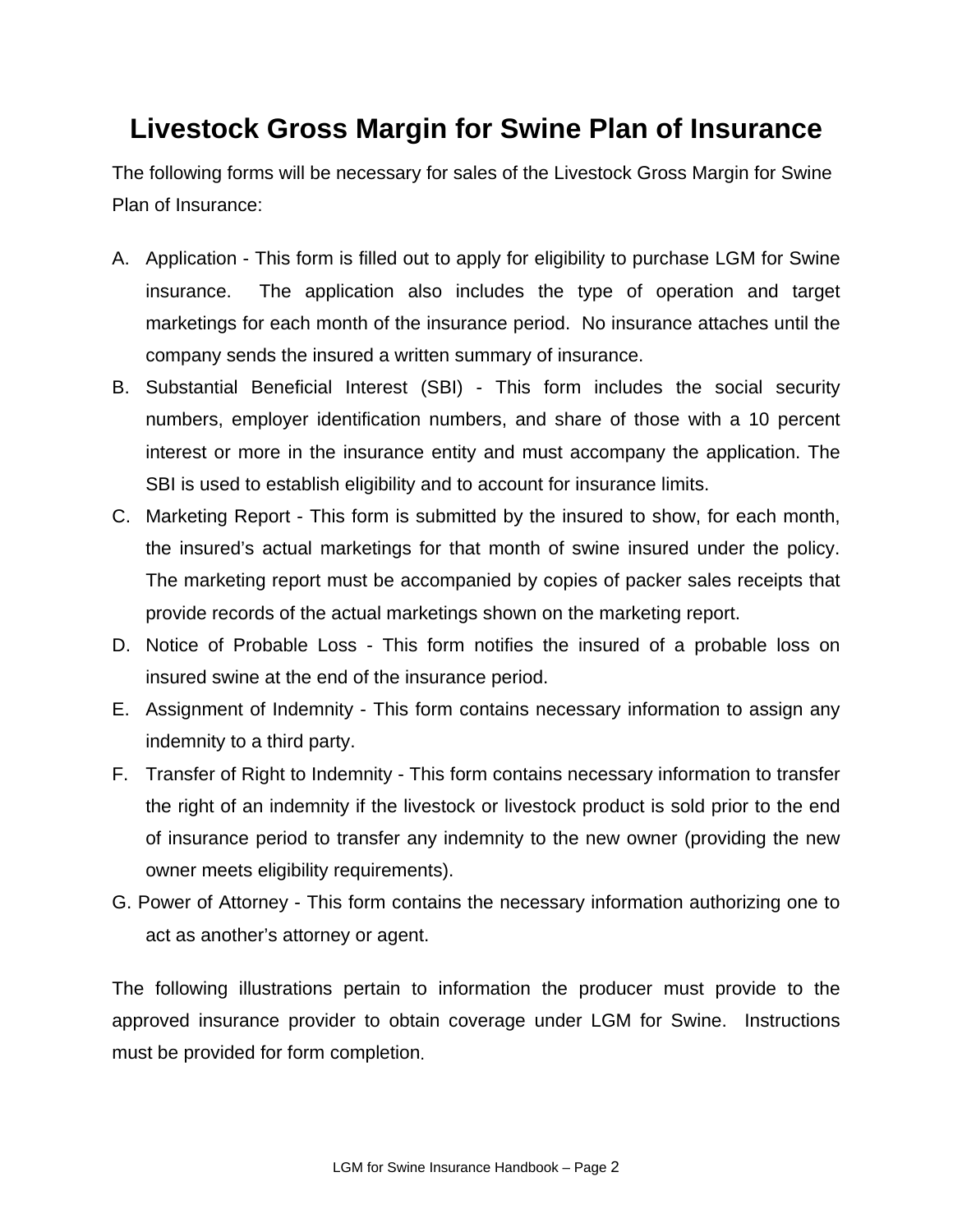## **A. LGM FOR SWINE APPLICATION, TARGET MARKETINGS, AND CHANGE FORM**

 $\mathbf{I}$ 

|                                                                                                           |              |                                                    |                 |                                                                                                                                                                                                                                                                                                                                                                                                                                                                                                                                                                                                                                                                                                                                                                                                                                                                                                                                                                                                                                                                                                                                                                                                                                                                                                                                                                                                                                                                                                                        |                    |          |                                                                                                                                                                         | Policy #1                | State 2                                                                               |
|-----------------------------------------------------------------------------------------------------------|--------------|----------------------------------------------------|-----------------|------------------------------------------------------------------------------------------------------------------------------------------------------------------------------------------------------------------------------------------------------------------------------------------------------------------------------------------------------------------------------------------------------------------------------------------------------------------------------------------------------------------------------------------------------------------------------------------------------------------------------------------------------------------------------------------------------------------------------------------------------------------------------------------------------------------------------------------------------------------------------------------------------------------------------------------------------------------------------------------------------------------------------------------------------------------------------------------------------------------------------------------------------------------------------------------------------------------------------------------------------------------------------------------------------------------------------------------------------------------------------------------------------------------------------------------------------------------------------------------------------------------------|--------------------|----------|-------------------------------------------------------------------------------------------------------------------------------------------------------------------------|--------------------------|---------------------------------------------------------------------------------------|
| <b>LIVESTOCK GROSS MARGIN FOR SWINE INSURANCE</b>                                                         |              |                                                    |                 | POLICY APPLICATION, TARGET MARKETINGS, AND CHANGE FORM                                                                                                                                                                                                                                                                                                                                                                                                                                                                                                                                                                                                                                                                                                                                                                                                                                                                                                                                                                                                                                                                                                                                                                                                                                                                                                                                                                                                                                                                 |                    |          |                                                                                                                                                                         | Reinsurance<br>Year<br>3 | Page #<br>$\mathsf{o}$                                                                |
|                                                                                                           |              |                                                    |                 |                                                                                                                                                                                                                                                                                                                                                                                                                                                                                                                                                                                                                                                                                                                                                                                                                                                                                                                                                                                                                                                                                                                                                                                                                                                                                                                                                                                                                                                                                                                        |                    |          |                                                                                                                                                                         | Confirmation Number 5    |                                                                                       |
| Applicant's Name $\boldsymbol{6}$                                                                         |              |                                                    |                 | Agency Name 16                                                                                                                                                                                                                                                                                                                                                                                                                                                                                                                                                                                                                                                                                                                                                                                                                                                                                                                                                                                                                                                                                                                                                                                                                                                                                                                                                                                                                                                                                                         |                    |          | $\Box$ New Applicant                                                                                                                                                    | 23                       | $\Box$ Transfer<br>Additional Insurance                                               |
| Street or Mailing Address 7                                                                               |              |                                                    |                 | Agency/Agent Street or Mailing Address 17                                                                                                                                                                                                                                                                                                                                                                                                                                                                                                                                                                                                                                                                                                                                                                                                                                                                                                                                                                                                                                                                                                                                                                                                                                                                                                                                                                                                                                                                              |                    |          | Name Change<br>Address Change                                                                                                                                           |                          | Period<br>$\Box$ Policy Change                                                        |
| City and State 8                                                                                          |              | Zip Code                                           |                 | City and State 18                                                                                                                                                                                                                                                                                                                                                                                                                                                                                                                                                                                                                                                                                                                                                                                                                                                                                                                                                                                                                                                                                                                                                                                                                                                                                                                                                                                                                                                                                                      |                    | Zip Code | Policy Cancellation<br>*Reason for Cancellation                                                                                                                         |                          | □ Correct Tax ID<br>$\Box$ Cancellation                                               |
| Applicant's E-Mail Address 9                                                                              |              | Applicant's Fax #                                  |                 | Agent's E-Mail Address/Fax # 19                                                                                                                                                                                                                                                                                                                                                                                                                                                                                                                                                                                                                                                                                                                                                                                                                                                                                                                                                                                                                                                                                                                                                                                                                                                                                                                                                                                                                                                                                        |                    |          | Correct Spelling of Insured Name<br>In-House Transfer<br>Successor-In-Interest & Effective Ins.<br>Add/Change Insured's<br>Period<br>Auth. Rep.*                        |                          |                                                                                       |
| Phone # 10                                                                                                |              |                                                    |                 | Phone $#20$                                                                                                                                                                                                                                                                                                                                                                                                                                                                                                                                                                                                                                                                                                                                                                                                                                                                                                                                                                                                                                                                                                                                                                                                                                                                                                                                                                                                                                                                                                            |                    |          | <b>CERTIFICATION</b><br>24<br>□ YES □ NO (a) I certify that the Target Marketings stated in this<br>application reflect swine that I own or plan to own                 |                          |                                                                                       |
| Tax Identification # 11                                                                                   |              | Check One<br>$\Box$ SSN $\Box$ EIN $\Box$ Other 12 |                 | Agency Code 21                                                                                                                                                                                                                                                                                                                                                                                                                                                                                                                                                                                                                                                                                                                                                                                                                                                                                                                                                                                                                                                                                                                                                                                                                                                                                                                                                                                                                                                                                                         |                    |          | and feed to finish weight using facilities that I control.<br>□ YES □ NO (b) I certify that I control adequate facilities to feed and                                   |                          |                                                                                       |
| Spouse's Tax ID # 13                                                                                      |              | Type of Entity 14                                  |                 | Applicant's Authorized Representative<br>(Submit Completed Power of Attorney Form)                                                                                                                                                                                                                                                                                                                                                                                                                                                                                                                                                                                                                                                                                                                                                                                                                                                                                                                                                                                                                                                                                                                                                                                                                                                                                                                                                                                                                                     |                    |          | finish the number of swine reflected by the Target<br>Marketings stated in this application.<br>$\Box$ YES $\Box$ NO (c) I understand that, in the event of a claim, my |                          |                                                                                       |
| Is applicant at least 18 years old? $\Box$ Yes $\Box$ No 15                                               |              |                                                    |                 | coverage will be reduced to the number of swine sold<br>and no premium will be refunded if the number of<br>22<br>swine sold is less than 75% of the Target Marketings<br>stated in this application.                                                                                                                                                                                                                                                                                                                                                                                                                                                                                                                                                                                                                                                                                                                                                                                                                                                                                                                                                                                                                                                                                                                                                                                                                                                                                                                  |                    |          |                                                                                                                                                                         |                          |                                                                                       |
| (Complete for Transfer Only) Current Insurer and Policy Number 25                                         |              |                                                    |                 |                                                                                                                                                                                                                                                                                                                                                                                                                                                                                                                                                                                                                                                                                                                                                                                                                                                                                                                                                                                                                                                                                                                                                                                                                                                                                                                                                                                                                                                                                                                        |                    |          |                                                                                                                                                                         |                          |                                                                                       |
|                                                                                                           |              |                                                    |                 | $\Box$ YES $\Box$ NO IREQUEST INSURANCE COVERAGE FOR ALL SWINE SPECIFIED BELOW. (Complete for Application and Additional Insurance Periods) 26                                                                                                                                                                                                                                                                                                                                                                                                                                                                                                                                                                                                                                                                                                                                                                                                                                                                                                                                                                                                                                                                                                                                                                                                                                                                                                                                                                         |                    |          |                                                                                                                                                                         |                          |                                                                                       |
|                                                                                                           |              | Approved                                           | Deductible      |                                                                                                                                                                                                                                                                                                                                                                                                                                                                                                                                                                                                                                                                                                                                                                                                                                                                                                                                                                                                                                                                                                                                                                                                                                                                                                                                                                                                                                                                                                                        |                    |          | 30 Target Marketings by Month (Enter Month)                                                                                                                             |                          |                                                                                       |
| <b>Type of Operation</b>                                                                                  | County 27    | Marketings<br>28                                   | $$$ /head) $29$ | Month 2                                                                                                                                                                                                                                                                                                                                                                                                                                                                                                                                                                                                                                                                                                                                                                                                                                                                                                                                                                                                                                                                                                                                                                                                                                                                                                                                                                                                                                                                                                                | Month <sub>3</sub> |          | Month 4                                                                                                                                                                 | Month <sub>5</sub>       | Month <sub>6</sub>                                                                    |
| Farrow to Finish                                                                                          |              |                                                    |                 |                                                                                                                                                                                                                                                                                                                                                                                                                                                                                                                                                                                                                                                                                                                                                                                                                                                                                                                                                                                                                                                                                                                                                                                                                                                                                                                                                                                                                                                                                                                        |                    |          |                                                                                                                                                                         |                          |                                                                                       |
| Segregated Early Wean<br>(SEW) to Finish                                                                  |              |                                                    |                 |                                                                                                                                                                                                                                                                                                                                                                                                                                                                                                                                                                                                                                                                                                                                                                                                                                                                                                                                                                                                                                                                                                                                                                                                                                                                                                                                                                                                                                                                                                                        |                    |          |                                                                                                                                                                         |                          |                                                                                       |
| Feeder to Finish                                                                                          |              |                                                    |                 |                                                                                                                                                                                                                                                                                                                                                                                                                                                                                                                                                                                                                                                                                                                                                                                                                                                                                                                                                                                                                                                                                                                                                                                                                                                                                                                                                                                                                                                                                                                        |                    |          |                                                                                                                                                                         |                          |                                                                                       |
| questions is "yes."<br>$\Box$ YES $\Box$ NO (f) Do you have like insurance on any of the above livestock? | Agriculture? | program and that agreement is still effective?     |                 | 31 CONDITIONS OF ACCEPTANCE: This application is accepted and insurance attaches in accordance with the policy unless: (1) The Risk Management Agency determines that livestock insurance<br>capacity limitations in accordance with the Federal Crop Insurance Act have been reached and this policy will exceed the limitations; (2) any material fact is omitted, concealed, or misrepresented in this<br>application and endorsement or in the submission of this application; (3) you have failed to provide complete and accurate information required by this application; (4) the answer to any of the following<br>□ YES □ NO (a) Are you now indebted, and the debt is delinquent, for crop insurance coverage under the Federal Crop Insurance Act?<br>□ YES □ NO (b) Have you ever had crop insurance terminated for violation of the terms of the contract or regulations, or for failure to pay your indebtedness?<br>□ YES □ NO (c) Are you disqualified or debarred under the Federal Crop Insurance Act, or the Requlations of the Federal Crop Insurance Corporation, or the United States Department of<br>□ YES □ NO (d) Have you in the last five years been convicted under Federal or State law of planting, cultivating, growing, producing, harvesting, or storing a controlled substance?<br>□ YES □ NO (e) Have you ever entered into an agreement with the Federal Crop Insurance Corporation or the Department of Justice that you would refrain from participating in the crop insurance |                    |          |                                                                                                                                                                         |                          | For Office Use<br>Only<br>$\Box$ its<br>$\Box$ Audit<br>$\Box$ Keyed<br>$\Box$ Upload |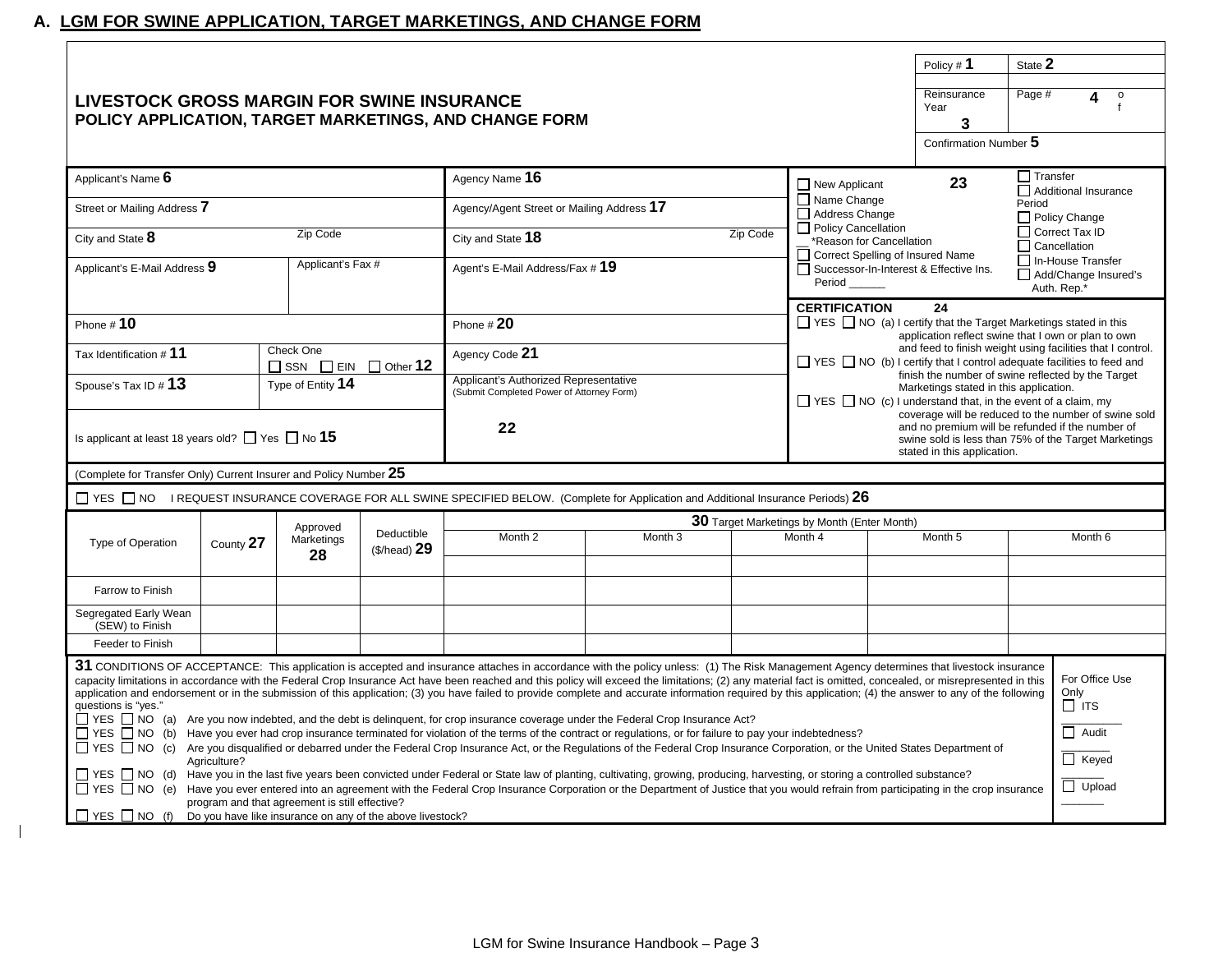|                       |    |       | I understand Livestock Gross Margin for Swine insurance may not be purchased for the month immediately following the application date. I also understand that only a limited number of applications for<br>Livestock Gross Margin for Swine Insurance coverage will be accepted and that I will have no Livestock Gross Margin for Swine insurance coverage for the swine described in this application unless the<br>insurance company issues a written summary of insurance to me. I certify that the information on this application is complete and accurate; that none of the reasons for rejection in items 1 through 4 of the "Conditions of<br>Acceptance" apply; and that I am aware of and understand the requirements of the Collection of Information and Data (Privacy Act), as well as all other provisions contained on this application. |
|-----------------------|----|-------|----------------------------------------------------------------------------------------------------------------------------------------------------------------------------------------------------------------------------------------------------------------------------------------------------------------------------------------------------------------------------------------------------------------------------------------------------------------------------------------------------------------------------------------------------------------------------------------------------------------------------------------------------------------------------------------------------------------------------------------------------------------------------------------------------------------------------------------------------------|
|                       |    | Date  | REMARKS 36                                                                                                                                                                                                                                                                                                                                                                                                                                                                                                                                                                                                                                                                                                                                                                                                                                               |
| Applicant's Signature | 32 | 33    |                                                                                                                                                                                                                                                                                                                                                                                                                                                                                                                                                                                                                                                                                                                                                                                                                                                          |
|                       |    | Agent |                                                                                                                                                                                                                                                                                                                                                                                                                                                                                                                                                                                                                                                                                                                                                                                                                                                          |
| Licensed Agent's      |    | Code  |                                                                                                                                                                                                                                                                                                                                                                                                                                                                                                                                                                                                                                                                                                                                                                                                                                                          |
| Signature             | 34 | 35    |                                                                                                                                                                                                                                                                                                                                                                                                                                                                                                                                                                                                                                                                                                                                                                                                                                                          |

**SEE REVERSE SIDE OF FORM FOR COMPLIANCE STATEMENTS AND THE STATEMENT REQUIRED BY THE PRIVACY ACT OF 1974**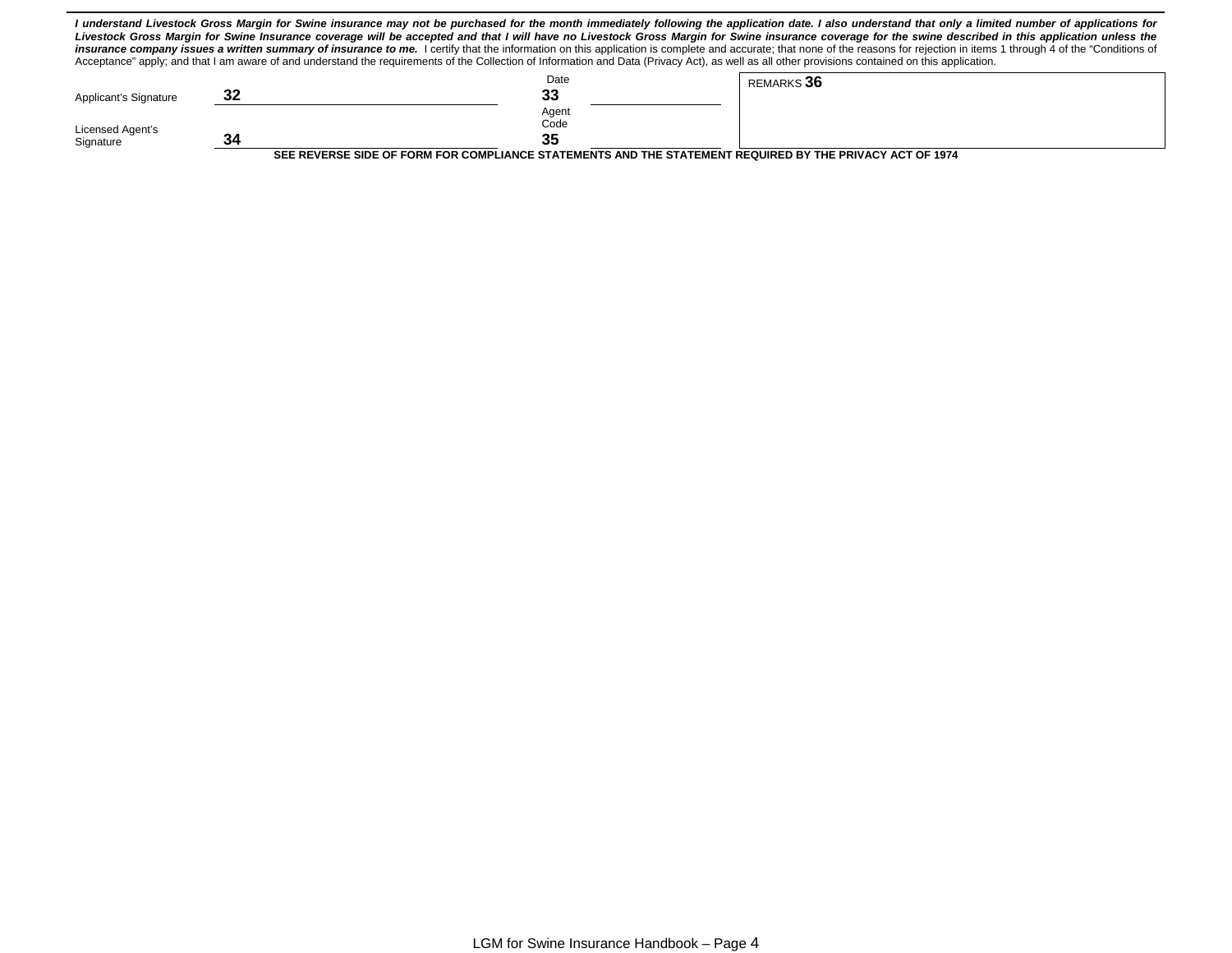## **A. Policy Application, Target Marketings, and Change Form Instructions**

- 1. Policy #: Enter the policy number from the confirmation screen.
- 2. State: Enter your state.
- 3. Reinsurance Year: Enter the reinsurance year. The reinsurance year for LGM is from July 1 to June 30. For example, the 2008 reinsurance year is the period July 1, 2007 to June 30, 2008.
- 4. Page  $#_$  of  $\cong$ : Enter the number of the page and the number of pages of the complete application. For example, if four pages were used to complete the application and this is the second page, fill in Page # 2 of 4.
- 5. Confirmation Number: Enter the confirmation number from the confirmation screen.
- 6. Applicant's Name: Enter the applicant's name.
- 7. Street or Mailing Address: Enter the applicant's street or mailing address.
- 8. City, State, Zip Code: Enter the applicant's city, state, and zip code.
- 9. Applicant's E-Mail Address/Fax: Enter the applicant's email address and fax number if available.
- 10. Phone #: Enter the applicant's phone number.
- 11. Tax Identification #: Enter the applicant's Tax ID number. This may be the same as the applicant's social security number. This information is used to report any loss payments to the IRS.
- 12. Check One: SSN, EIN, Other: Check the type of Tax ID number used. SSN = social security number, EIN = employer identification number, or Other (If Other, specify type of identification number used).
- 13. Spouse's Tax ID #: Enter the applicant's spouse's tax identification number.
- 14. Type of Entity: State the applicant's type of business entity (individual, corporation, partnership).
- 15. Is the applicant at least 18 years old?: Check yes or no.
- 16. Agency Name: Enter the insurance agency name.
- 17. Agency/Agent Street or Mailing Address: Enter the street or mailing address of the insurance agency.
- 18. City and State, and Zip Code: Enter the city, state and zip code of the insurance agency.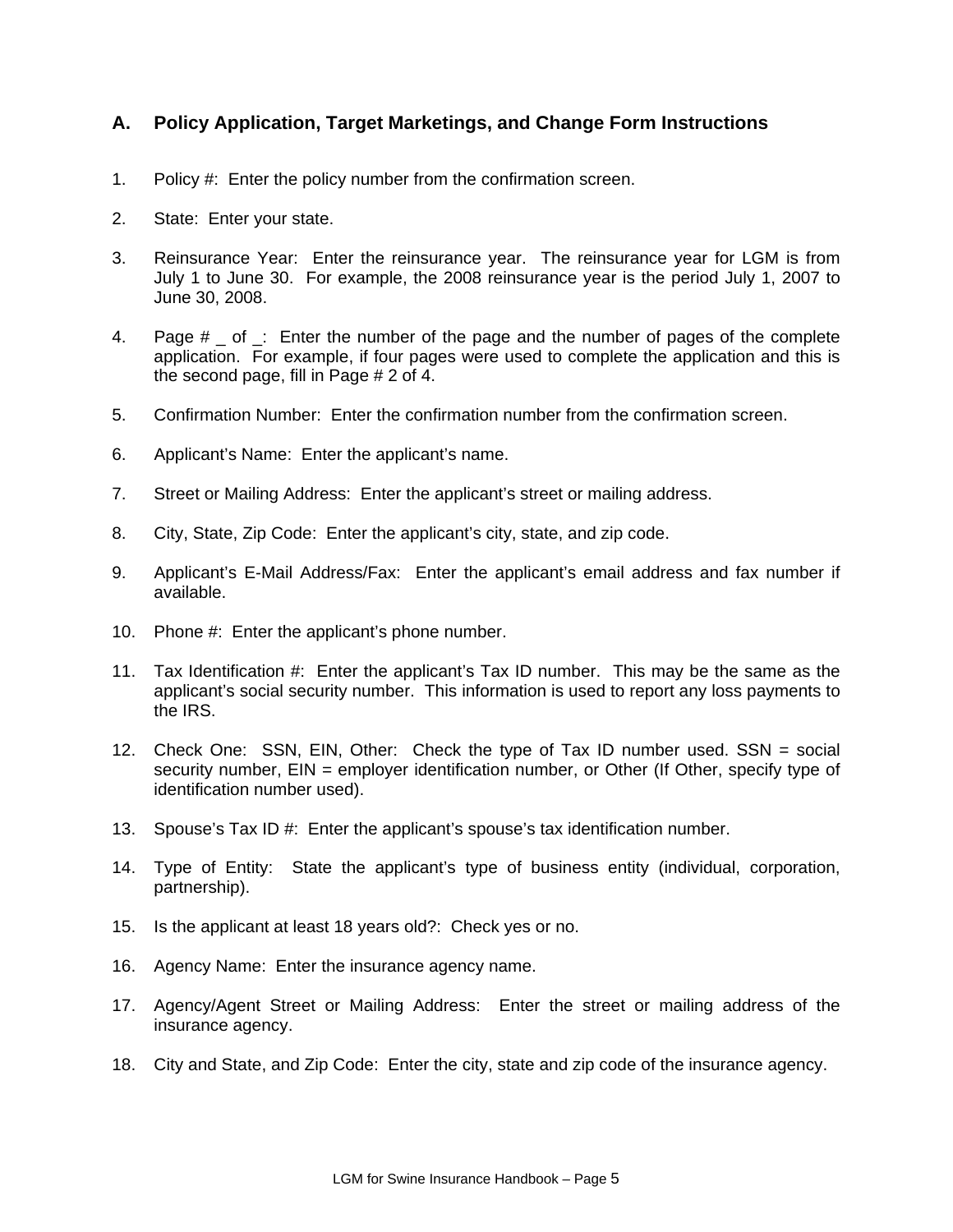#### **Application, Target Marketings, and Change Form Instructions (continued)**

- 19. Agent's E-mail Address/Fax#: Enter the e-mail address and fax number of the insurance agency.
- 20. Phone #: Enter the phone number of the agency.
- 21. Agency Code: Enter the agency code.
- 22. Applicant's Authorized Representative: If applicable, enter the applicant's authorized representative. A completed Power of Attorney form must be submitted with the initial application.
- 23. Check all that apply. If cancelling the policy, list the code of the reason for cancellation. Cancellation Reason Codes
	- I Insured's Request
	- D Death, Incompetency, or Dissolution
	- M Mutual Consent
	- O Other (Please Explain)
- 24. Certification: Check yes or no.
- 25. (Complete for Transfer Only) Current Insurer and Policy Number: I f transferring the Livestock Gross Margin for Swine Policy to a different insurance company, provide the name of the current insurer and the policy number. If not transferring, leave blank.
- 26. Check yes if the applicant is requesting insurance coverage for the swine specified in the target marketings portion of the application.
- 27. County: Enter the county where swine are domiciled.
- 28. Approved Marketings: Enter the applicant's number of approved marketings.
- 29. Deductible: Enter the desired deductible amount per head of swine. The range of allowable deductible amounts is from \$0 per head to \$20 per head, in \$2 per head increments.
- 30. Target Marketings by Month: If applying for coverage for a farrow to finish operation, complete the target marketings for only the farrow to finish coverage for the applicable insurance period. If applying for coverage for a feeder to finish operation, complete the target marketings for only the feeder to finish coverage for each insurance period. If applying for coverage for a SEW to finish operation, complete the target marketings for only the SEW to finish coverage for each insurance period. If applying for coverage under all three types, complete all sections for each insurance period. Enter the target marketings for each month. If there are months when the applicant is not marketing swine, enter a zero (0).
- 31. Conditions of Acceptance: Answer yes or no for each question. Explain any "yes" answers in the "Remarks" section (see instruction No. 36).
- 32. Applicant's signature: The applicant must sign the form.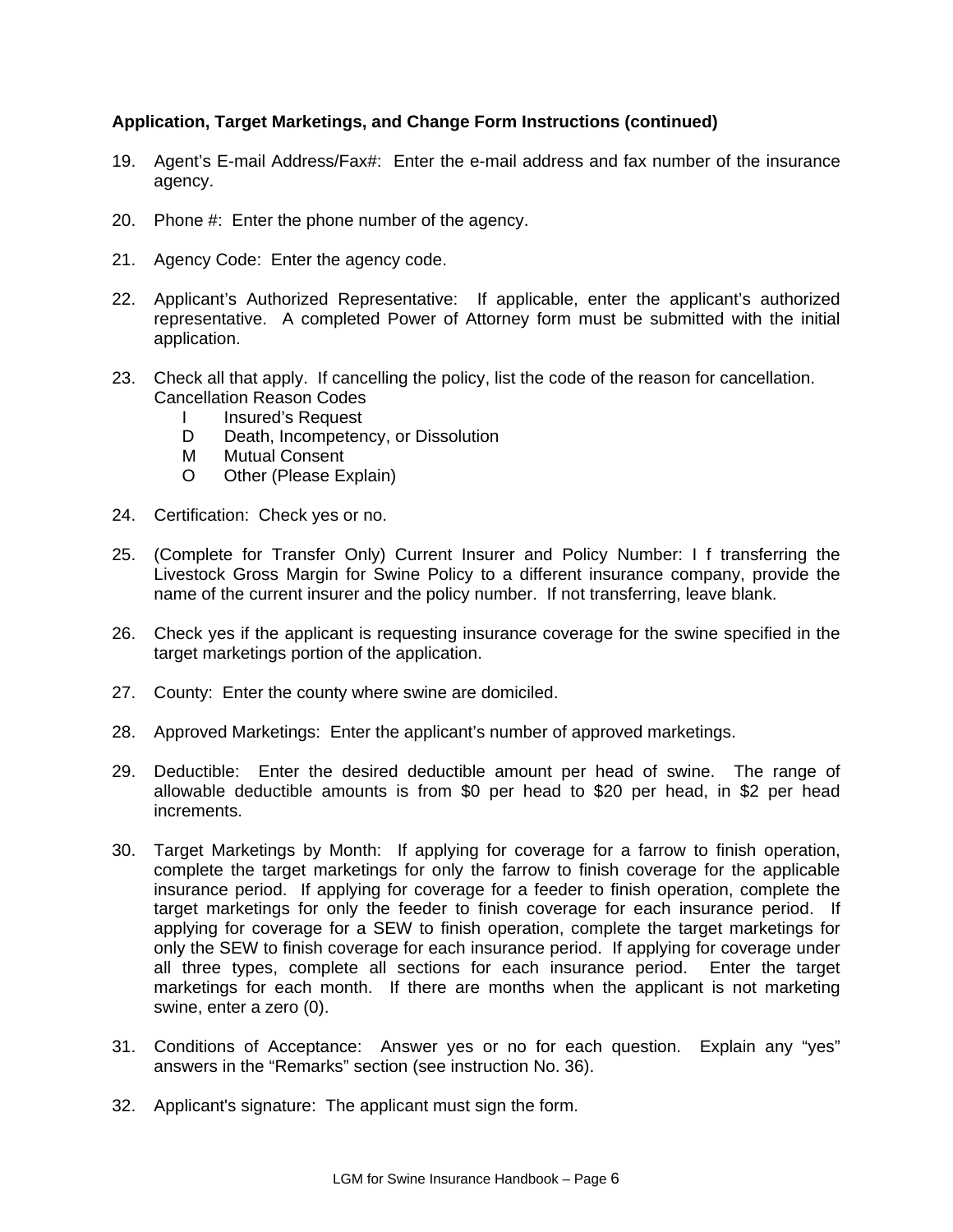#### **Application, Target Marketings, and Change Form Instructions (continued)**

- 33. Date of Applicant's Signature: The applicant must date the form.
- 34. Licensed Agent's Signature: The agent must sign the form.
- 35. Agent's Code: Enter the agent's code.
- 36. Remarks: Enter any remarks that should be known by the insurance company.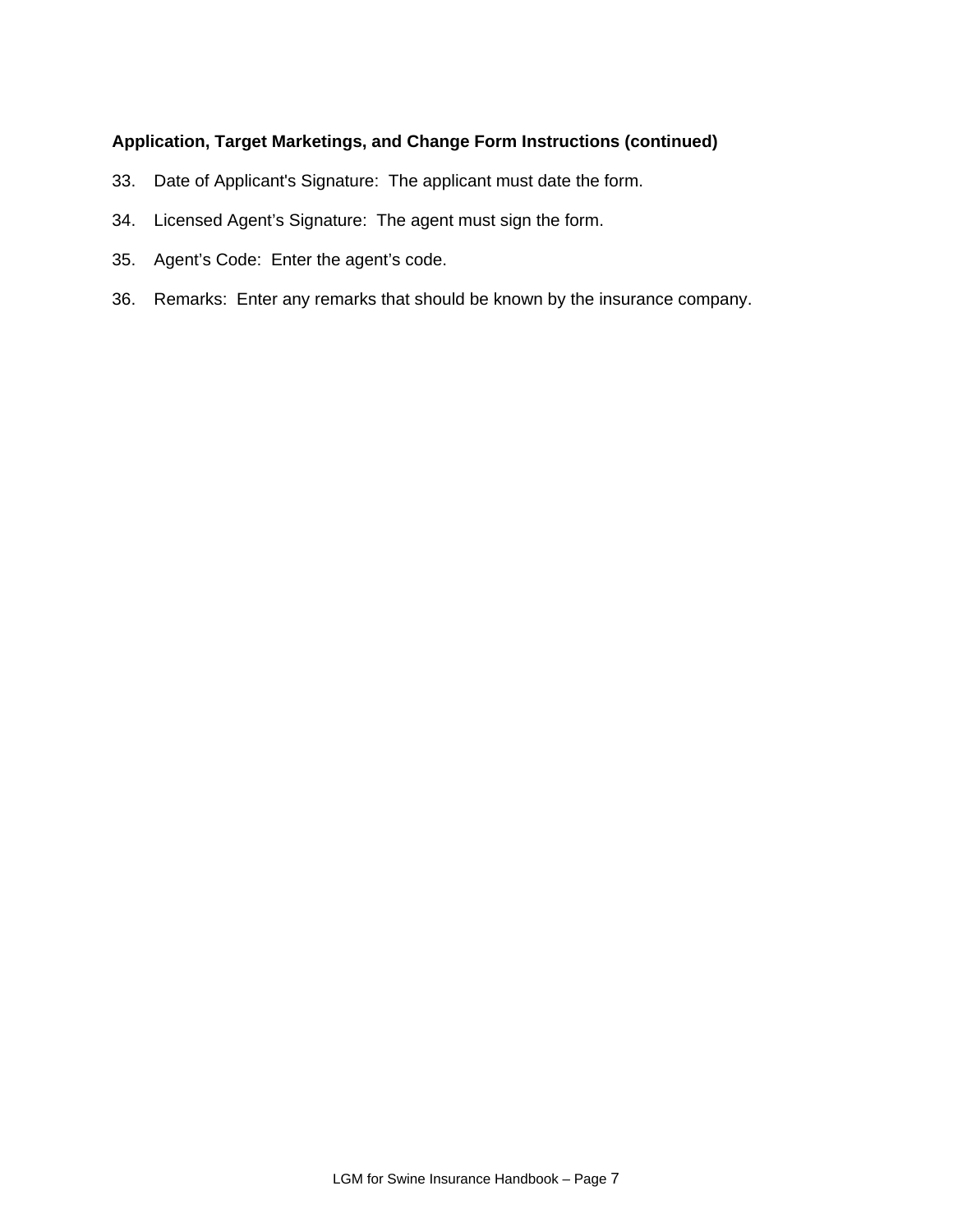## **B. Substantial Beneficial Interest Form**

|                                | <b>LIVESTOCK GROSS MARGIN FOR SWINE INSURANCE</b>                                                                                | <b>Substantial Beneficial Interest Form</b> |                                   |               |              |
|--------------------------------|----------------------------------------------------------------------------------------------------------------------------------|---------------------------------------------|-----------------------------------|---------------|--------------|
| NAME OF APPLICANT/INSURED      |                                                                                                                                  | <b>CONTRACT NUMBER</b>                      |                                   |               |              |
| SSN<br>EIN                     | <b>OTHER</b><br>(Check One)                                                                                                      |                                             |                                   |               |              |
|                                | SOCIAL SECURITY NUMBER OR EMPLOYER IDENTIFICATION NUMER                                                                          | ADDRESS OF AGENT                            |                                   |               |              |
| <b>AGENT NAME</b>              | AGENT CODE NUMBER                                                                                                                | COMPANY NAME                                |                                   |               |              |
|                                | List persons and/or entities with 10 percent or more interest in the insurance entity identified above as the Applicant/Insured. |                                             |                                   | <b>ENTITY</b> | <b>SHARE</b> |
| <b>NAME</b><br>(Print or Type) | <b>COMPLETE ADDRESS</b><br>(St., R.R., P.O. Box, Zip, etc.)                                                                      | SSN/EIN<br>(Check One & Enter No.)          | <b>TELEPHONE</b><br><b>NUMBER</b> | <b>TYPE</b>   |              |
|                                |                                                                                                                                  | SSN<br>EIN<br><b>OTHER</b>                  |                                   |               |              |
|                                |                                                                                                                                  | SSN<br>EIN<br><b>OTHER</b>                  |                                   |               |              |
|                                |                                                                                                                                  | EIN<br>SSN<br><b>OTHER</b>                  |                                   |               |              |
|                                |                                                                                                                                  | <b>OTHER</b><br>SSN<br><b>EIN</b>           |                                   |               |              |
|                                |                                                                                                                                  |                                             |                                   |               |              |
|                                |                                                                                                                                  | <b>OTHER</b><br>SSN<br>EIN                  |                                   |               |              |
|                                |                                                                                                                                  | SSN<br>EIN<br><b>OTHER</b>                  |                                   |               |              |
|                                |                                                                                                                                  | SSN<br>EIN<br><b>OTHER</b>                  |                                   |               |              |
| SIGNATURE OF APPLICANT/INSURED |                                                                                                                                  |                                             |                                   |               |              |
|                                |                                                                                                                                  |                                             | <b>DATE</b>                       |               |              |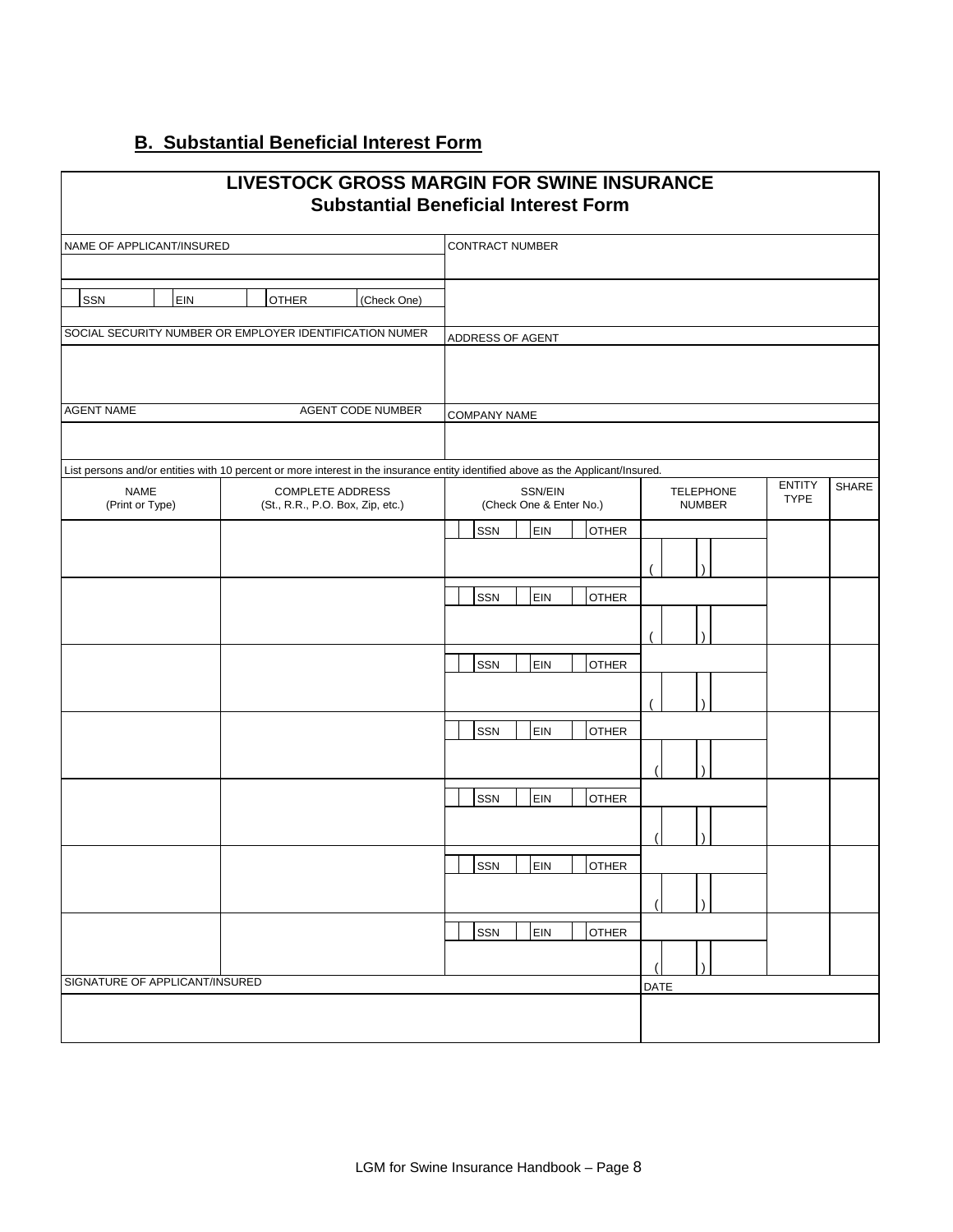## **B. Substantial Beneficial Interest Form Instructions**

- 1. Name of Applicant/Insured: Type or print information about the applicant for insurance. Include first name, middle initial, and last name.
- 2. Social Security Number or Employer Identification Number: Enter the applicant's social security number (SSN), employer identification number (EIN), or Other and indicate which number is being provided. If Other is checked, enter the type of identification number being used.
- 3. Agent Name and Code Number: Enter the agent's name and code number.
- 4. Contract Number: Enter the insurance policy number.
- 5. Address of Agent: Enter the agent's street or mailing address, city, county, state, and zip code.
- 6. Company Names: Enter the company name where the agent can be reached.
- 7. List persons and/or entities with 10 percent or more interest in the insurance entity identified above as the Applicant/Insured:

 For each person or entity with 10 percent or more interest in the insurance entity, enter the person's or entity's name and complete address including mailing address, city, state, and zip code.

 Enter the person's or entity's social security number (SSN), employer identification number (EIN), or other identification number and check the box that indicates which number was provided. If Other is checked, indicate what identification number is being used.

 Enter the person's or entity's telephone number, the type of entity, and the persons' or entity's share in the insurance entity.

- 8. Signature of Applicant/Insured: The applicant must sign the form.
- 9. Date: The Applicant/Insured must date the form.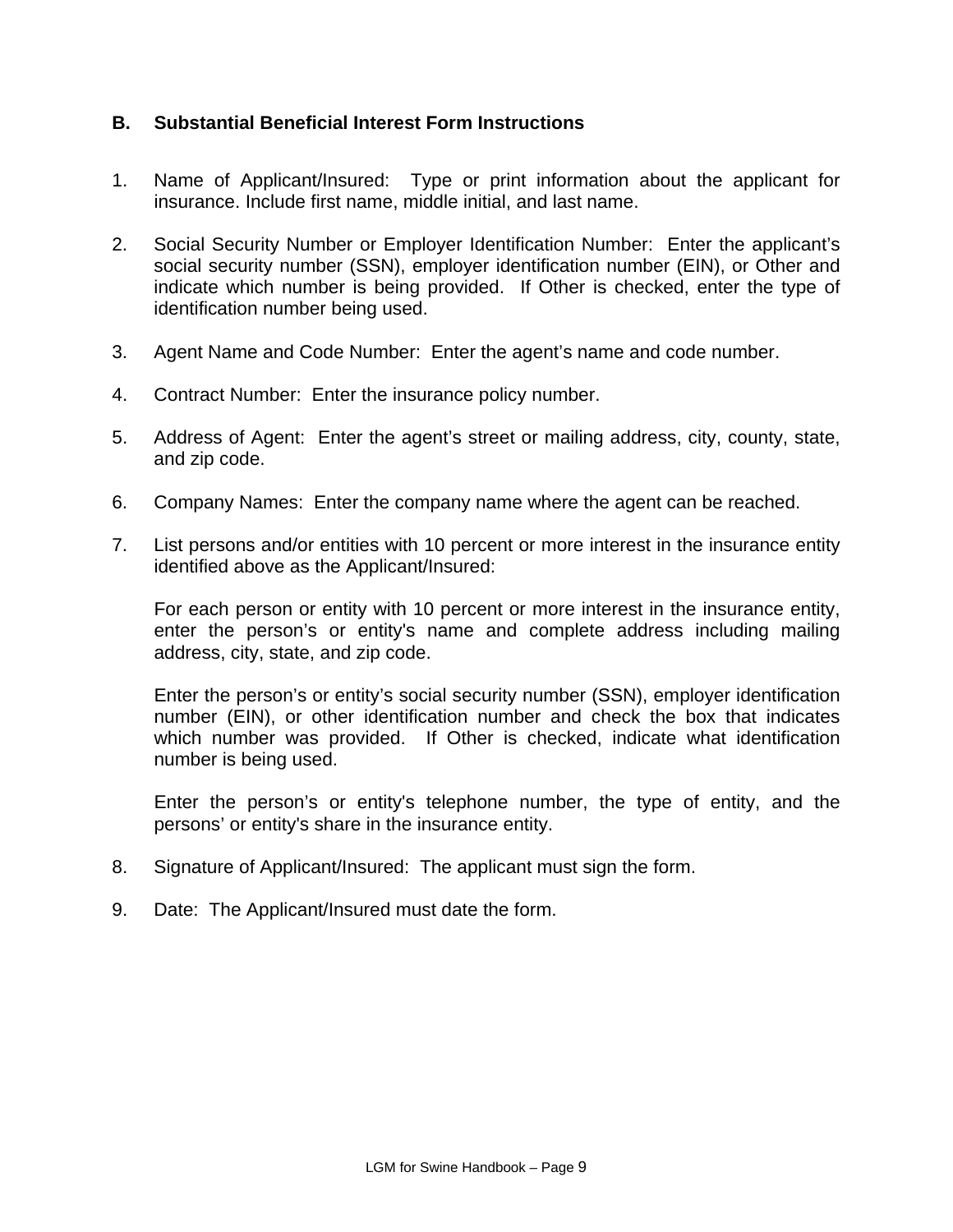#### **LIVESTO MARKET**

|                                                            |           |                        |                             |                                                                                                                                      |                                                                                                                                                                                | Policy #                                    | State<br>2                                                                                                                                                                             |         |
|------------------------------------------------------------|-----------|------------------------|-----------------------------|--------------------------------------------------------------------------------------------------------------------------------------|--------------------------------------------------------------------------------------------------------------------------------------------------------------------------------|---------------------------------------------|----------------------------------------------------------------------------------------------------------------------------------------------------------------------------------------|---------|
|                                                            |           |                        |                             | <b>LIVESTOCK GROSS MARGIN FOR SWINE INSURANCE POLICY</b>                                                                             |                                                                                                                                                                                | Reinsurance Year                            | Page<br>of                                                                                                                                                                             |         |
| <b>MARKETINGS REPORT</b>                                   |           |                        |                             |                                                                                                                                      |                                                                                                                                                                                | 3                                           | 4<br>#                                                                                                                                                                                 |         |
|                                                            |           |                        |                             |                                                                                                                                      |                                                                                                                                                                                | Confirmation Number 5                       |                                                                                                                                                                                        |         |
|                                                            |           |                        |                             |                                                                                                                                      |                                                                                                                                                                                |                                             |                                                                                                                                                                                        |         |
| Insured's Name                                             |           |                        |                             |                                                                                                                                      | Insured's                                                                                                                                                                      | <b>CONDITIONS</b>                           | 16                                                                                                                                                                                     |         |
| հ<br><b>Street or Mailing Address</b>                      |           |                        |                             |                                                                                                                                      | <b>Initials</b>                                                                                                                                                                |                                             | (a) All of the information on this Marketing Report is true to the best of my knowledge.                                                                                               |         |
| 7                                                          |           |                        |                             |                                                                                                                                      |                                                                                                                                                                                | jail or fine.                               | (b) I understand that falsifying information on this marketing report is a crime punishable by                                                                                         |         |
| City and State                                             |           | Zip Code               |                             |                                                                                                                                      |                                                                                                                                                                                |                                             | (c) Copies of all marketing receipts and claim statements are attached.                                                                                                                |         |
| 8                                                          |           |                        |                             |                                                                                                                                      |                                                                                                                                                                                |                                             |                                                                                                                                                                                        |         |
| Insured's E-Mail Address                                   |           | Insured's Fax #        |                             |                                                                                                                                      |                                                                                                                                                                                |                                             |                                                                                                                                                                                        |         |
| 9                                                          |           |                        |                             |                                                                                                                                      |                                                                                                                                                                                |                                             | <b>CERTIFICATION</b><br>17                                                                                                                                                             |         |
| Phone #                                                    |           |                        |                             |                                                                                                                                      | $\Box$ YES $\Box$ NO                                                                                                                                                           |                                             | (a) I certify that the Actual Marketings stated in this marketing report reflect swine that I<br>have owned during the insurance period and have fed to finish weight using facilities |         |
| 10                                                         |           |                        |                             |                                                                                                                                      |                                                                                                                                                                                | that I control.                             |                                                                                                                                                                                        |         |
| Tax Identification #<br>12 Check One $\Box$ SSN $\Box$ EIN |           |                        | $\Box$ YES $\Box$ NO        |                                                                                                                                      | (b) I certify that I control adequate facilities to feed and finish the number of swine                                                                                        |                                             |                                                                                                                                                                                        |         |
| $\Box$ Other (specify)<br>11                               |           |                        |                             |                                                                                                                                      | reflected by the Actual Marketings stated in this marketing report.                                                                                                            |                                             |                                                                                                                                                                                        |         |
| Spouse's Tax Identification #                              |           |                        |                             | Type of Entity 14                                                                                                                    | $\Box$ YES $\Box$ NO                                                                                                                                                           |                                             |                                                                                                                                                                                        |         |
| 13                                                         |           |                        |                             |                                                                                                                                      | (c) I understand that, in the event of a claim, my coverage will be reduced to the number<br>of swine sold and no premium will be refunded if the number of swine sold is less |                                             |                                                                                                                                                                                        |         |
| Is applicant at least 18 years old?                        |           | $\Box$ Yes $\Box$ No   | 15                          |                                                                                                                                      | than 75% of the Target Marketings stated in this application.                                                                                                                  |                                             |                                                                                                                                                                                        |         |
|                                                            |           |                        |                             | COPIES OF ALL MARKETING RECEIPTS AND CLAIM STATEMENTS FOR THE APPLICABLE MARKETING PERIOD MUST BE ATTACHED TO THIS MARKETING REPORT. |                                                                                                                                                                                |                                             |                                                                                                                                                                                        |         |
| LIST ALL COVERED MARKETINGS                                |           |                        |                             |                                                                                                                                      |                                                                                                                                                                                |                                             |                                                                                                                                                                                        |         |
|                                                            |           | Approved               |                             |                                                                                                                                      |                                                                                                                                                                                | 21 Actual Marketings By Month (enter month) |                                                                                                                                                                                        |         |
| Type of Operation                                          | County 18 | Marketings             | Deductible                  | Month 2                                                                                                                              | Month <sub>3</sub>                                                                                                                                                             | Month 4                                     | Month <sub>5</sub>                                                                                                                                                                     | Month 6 |
|                                                            |           | 19                     | (\$ per head) $20$          |                                                                                                                                      |                                                                                                                                                                                |                                             |                                                                                                                                                                                        |         |
| Farrow to Finish                                           |           |                        |                             |                                                                                                                                      |                                                                                                                                                                                |                                             |                                                                                                                                                                                        |         |
| Segregated Early<br>Wean (SEW) to Finish                   |           |                        |                             |                                                                                                                                      |                                                                                                                                                                                |                                             |                                                                                                                                                                                        |         |
| Feeder to Finish                                           |           |                        |                             |                                                                                                                                      |                                                                                                                                                                                |                                             |                                                                                                                                                                                        |         |
|                                                            |           |                        |                             |                                                                                                                                      |                                                                                                                                                                                | Actual Marketings By Month (enter month)    |                                                                                                                                                                                        |         |
| Type of Operation                                          | County    | Approved<br>Marketings | Deductible<br>(\$ per head) | Month 2                                                                                                                              | Month <sub>3</sub>                                                                                                                                                             | Month 4                                     | Month 5                                                                                                                                                                                | Month 6 |
|                                                            |           |                        |                             |                                                                                                                                      |                                                                                                                                                                                |                                             |                                                                                                                                                                                        |         |
| Farrow to Finish                                           |           |                        |                             |                                                                                                                                      |                                                                                                                                                                                |                                             |                                                                                                                                                                                        |         |
| Segregated Early<br>Wean (SEW) to Finish                   |           |                        |                             |                                                                                                                                      |                                                                                                                                                                                |                                             |                                                                                                                                                                                        |         |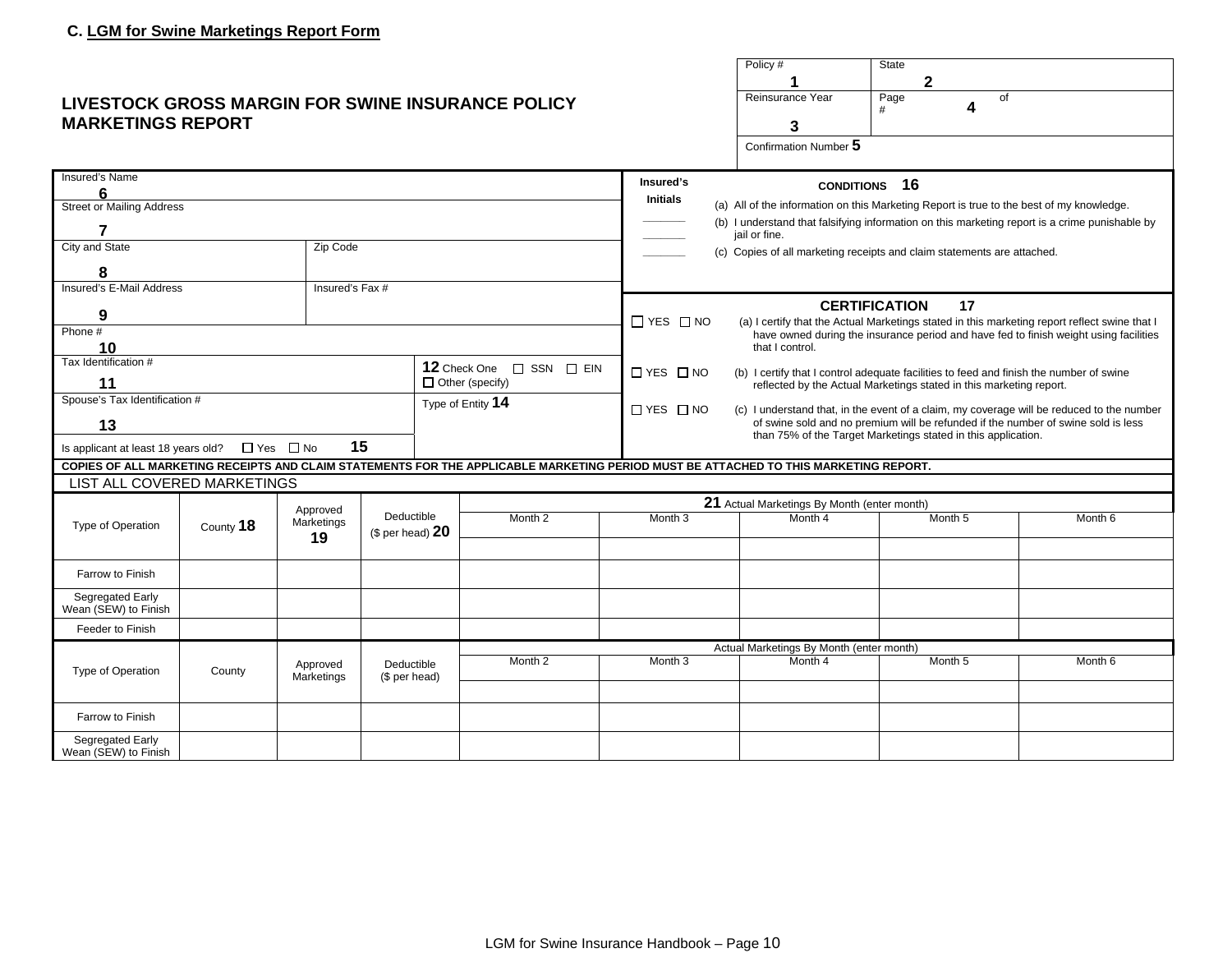| Feeder to Finish                         |        |                        |                             |            |         |                                          |         |         |
|------------------------------------------|--------|------------------------|-----------------------------|------------|---------|------------------------------------------|---------|---------|
|                                          |        |                        |                             |            |         | Actual Marketings By Month (enter month) |         |         |
| Type of Operation                        | County | Approved<br>Marketings | Deductible<br>(\$ per head) | Month 2    | Month 3 | Month 4                                  | Month 5 | Month 6 |
|                                          |        |                        |                             |            |         |                                          |         |         |
| Farrow to Finish                         |        |                        |                             |            |         |                                          |         |         |
| Segregated Early<br>Wean (SEW) to Finish |        |                        |                             |            |         |                                          |         |         |
| Feeder to Finish                         |        |                        |                             |            |         |                                          |         |         |
|                                          |        |                        |                             | REMARKS 24 |         |                                          |         |         |
| Insured's<br>22<br>Signature             |        |                        | 23<br>Date                  |            |         |                                          |         |         |

**SEE REVERSE SIDE OF FORM FOR COMPLIANCE STATEMENTS AND THE STATEMENT REQUIRED BY THE PRIVACY ACT OF 1974**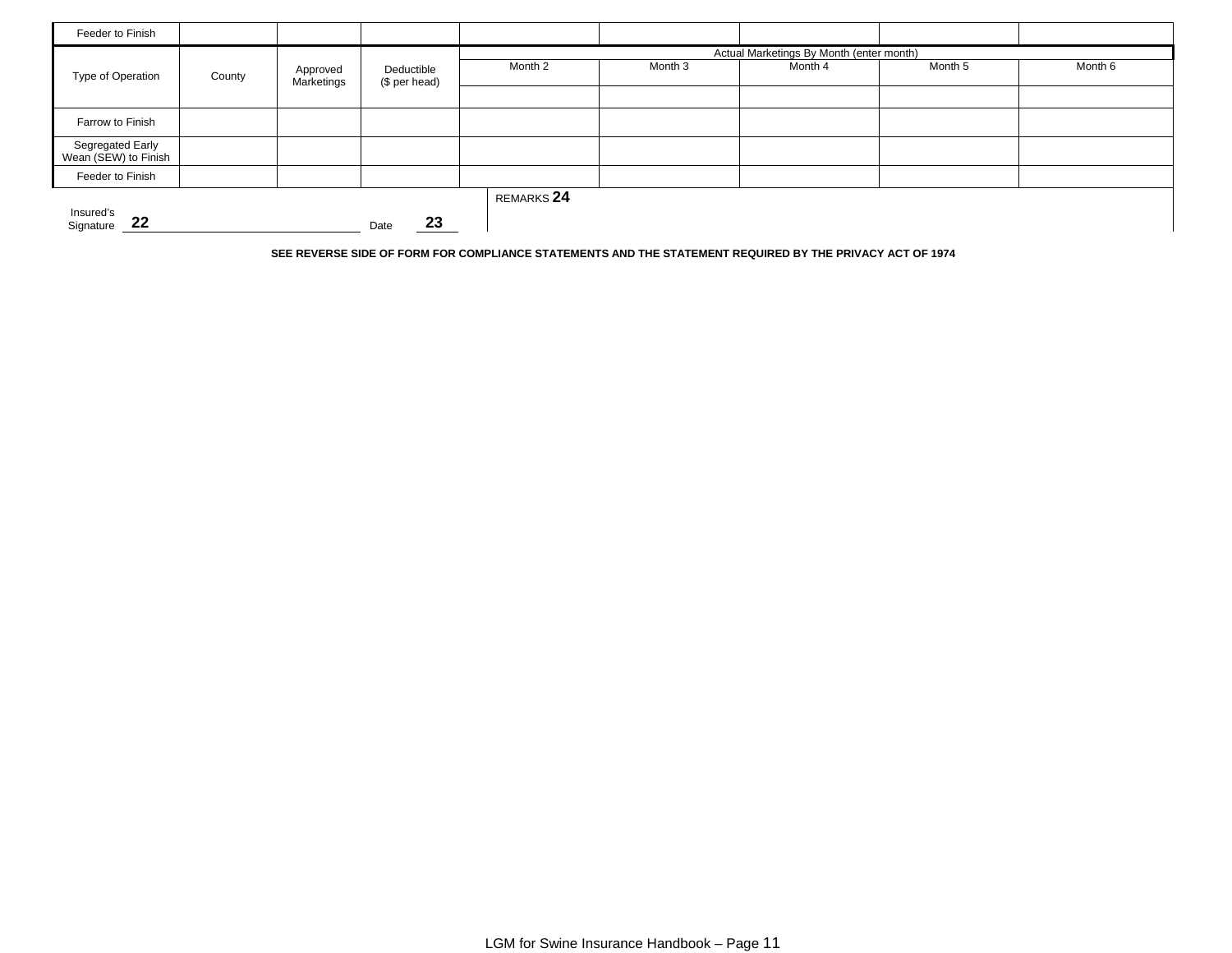## **C. Marketings Report Form Instructions**

- 1. Policy #: Enter the policy number from the confirmation screen.
- 2. State: Enter your state.
- 3. Reinsurance Year: Enter the reinsurance year. The reinsurance year for LGM is from July 1 to June 30. For example, the 2008 reinsurance year is the period July 1, 2007 to June 30, 2008.
- 4. Page # of : Enter the number of the page and the number of pages of the complete application. For example, if four pages were used to complete the application and this is the second page, fill in Page # 2 of 4.
- 5. Confirmation Number: Enter the confirmation number from the confirmation screen.
- 6. Insured's Name: Enter the insured's name.
- 7. Street or Mailing Address: Enter the insured's street or mailing address.
- 8. City, State, and Zip Code: Enter the insured's city, state, and zip code.
- 9. Insured's E-Mail Address and Insured's Fax #: Enter the insured's email address and fax number if available.
- 10. Phone #: Enter the insured's phone number.
- 11. Tax Identification #: Enter the insured's tax identification number. This number may be the same as the insured's social security number (SSN), employer tax identification number (EIN), or other similar tax identification number.
- 12. Check one: Check the type of tax identification number used. If Other is checked, please write in the type of tax identification used.
- 13. Spouse's Tax Identification #: Enter the insured's spouse's tax identification number.
- 14. Type of Entity: Fill in the insured's type of tax entity. For example, specify corporation, partnership, L.L.C, etc.
- 15. Is the applicant at least 18 years old?: Check yes or no.
- 16. Conditions: Insured must enter his/her initials on line preceding each condition.
- 17. Certification: Check yes or no.
- 18. County: Enter the county where the swine are domiciled.
- 19. Approved Marketings: Enter the insured's number of approved marketings.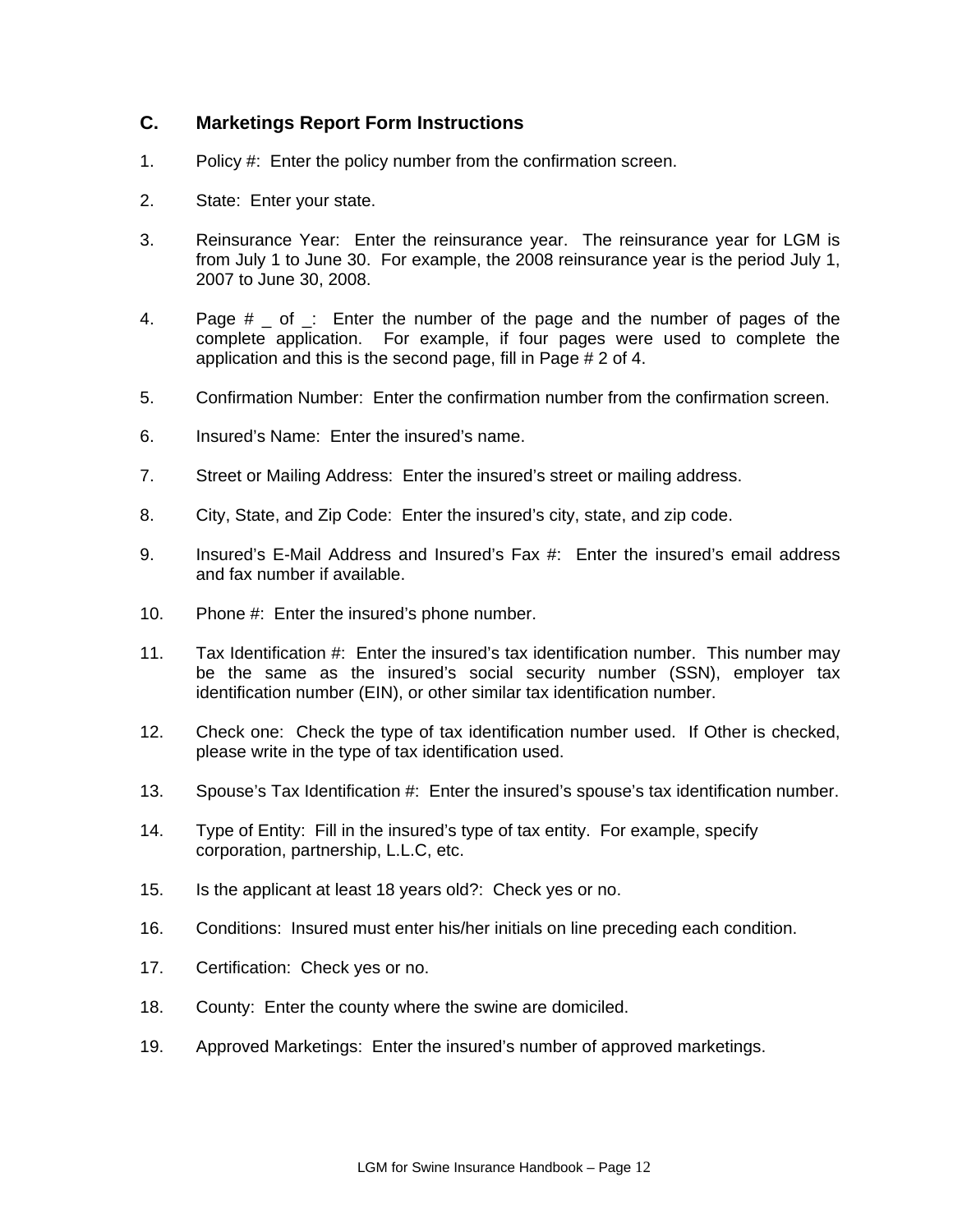#### **Marketings Report Form Instructions (continued)**

- 20. Deductible: Enter the desired deductible amount per head of swine. The range of allowable deductible amounts is from \$0 per head to \$20 per head, in \$2 per head increments.
- 21. Actual Marketings by Month: If coverage is for a farrow to finish operation, complete the actual marketings for only the farrow to finish coverage for the applicable insurance period. If coverage is for a feeder to finish operation, complete the actual marketings for only the feeder to finish coverage for each insurance period. If coverage is for a SEW to finish operation, complete the actual marketings for only the SEW to finish coverage for each insurance period. If coverage is under all three types, complete all sections for each insurance period. Enter the actual marketings for each month. If there are months when the applicant did not market swine, enter a zero (0).
- 22. Insured's Signature: The insured must sign the form.
- 23. Date: The ensured must date the form.
- 24. Remarks: Enter any information that claims adjusters or insurance companies should know.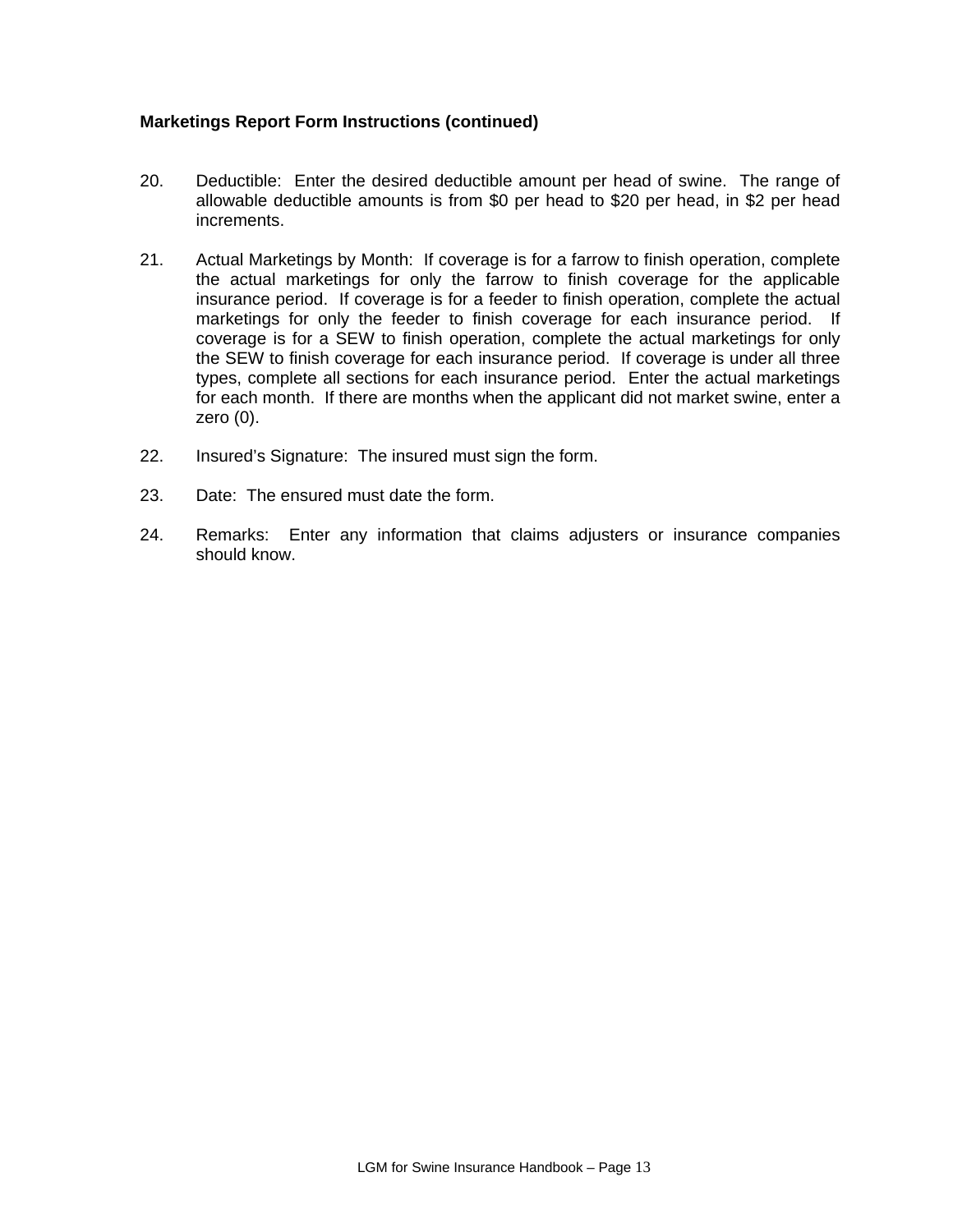#### **D. Notice of Probable Loss Form**

#### **LIVESTOCK GROSS MARGIN FOR SWINE INSURANCE NOTICE OF PROBABLE LOSS**

| <b>Policy</b> | <b>Claim Number</b> |
|---------------|---------------------|
| <b>Number</b> | (Company Use)       |

According to our records, you may be entitled to an indemnity under the above policy endorsement based on the information presented below. The calculation of the indemnity is shown in Section 4 below. In order to receive an indemnity, your signed Marketings Report and marketing receipts are required to certify that the terms and conditions of the policy have been met. Please contact your livestock insurance agent to receive a Marketings Report form or if the information shown in Sections 1, 2, or 3 is not correct.

Assignment of Indemnity? 3  $\Box$  Yes  $\Box$  No Transfer of Right to Indemnity? 4  $\Box$  Yes  $\Box$  No

| <b>Section 1. INSURED</b>                                                               |        |            |              |                | <b>Section 2. INSURANCE AGENCY</b>                 |          |              |    |                |
|-----------------------------------------------------------------------------------------|--------|------------|--------------|----------------|----------------------------------------------------|----------|--------------|----|----------------|
| Insured's Name                                                                          |        | <b>SSN</b> |              | <b>EIN</b>     | Insurance Agency Name                              |          |              |    | Agency Code    |
| 5                                                                                       |        | 6          |              |                | 13                                                 |          |              |    | 14             |
| Name of Farm/Ranch or Business                                                          |        |            |              |                | Agent's Code<br>Insurance Agent's Name             |          |              |    |                |
| 7                                                                                       |        |            |              |                | 15                                                 |          |              |    | 16             |
| <b>Street or Mailing Address</b>                                                        |        |            |              |                | <b>Street or Mailing Address</b>                   |          |              |    |                |
| 8                                                                                       |        |            |              |                | 17                                                 |          |              |    |                |
| City                                                                                    | County |            | <b>State</b> | Zip Code       | City                                               |          | <b>State</b> |    | Zip Code       |
| g                                                                                       |        |            |              |                | 18                                                 |          |              |    |                |
| Insured's Phone                                                                         | Fax    |            |              | E-mail Address | Agent's Phone                                      | Fax      |              |    | E-mail Address |
| 10                                                                                      |        | 11         |              | 12             | 19                                                 | 20       |              |    | 21             |
| Section 3. ASSIGNMENT OF INDEMNITY/ TRANSFER OF RIGHT TO INDEMNITY                      |        |            |              |                |                                                    |          |              |    |                |
| Assignee's Name                                                                         |        |            |              |                | Assignee's SSN / EIN (circle one and enter number) |          |              |    |                |
| 22                                                                                      |        |            |              |                | 25                                                 |          |              |    |                |
| <b>Street or Mailing Address</b><br>23                                                  |        |            |              |                | Assignee's Phone                                   |          | Fax          | 27 |                |
| City                                                                                    |        |            | <b>State</b> |                | 26                                                 | Zip Code |              |    |                |
| 24                                                                                      |        |            |              |                |                                                    |          |              |    |                |
|                                                                                         |        |            |              |                |                                                    |          |              |    |                |
| <b>Section 4. INDEMNITY CALCULATION</b>                                                 |        |            |              |                |                                                    |          |              |    |                |
| If the actual gross margin is less than the expected gross margin, an indemnity is due. |        |            |              |                |                                                    |          |              |    |                |
| Insurance Period: Six-Month Insurance Period Beginning                                  |        |            |              |                | (Month, Year) 28                                   |          |              |    |                |
|                                                                                         |        |            |              |                |                                                    |          |              |    |                |
|                                                                                         |        |            |              |                | 29 Target Marketings By Month                      |          |              |    |                |
|                                                                                         |        |            |              |                | (enter month)                                      |          |              |    |                |
| Month 2                                                                                 |        | Month 3    |              |                | Month 4                                            | Month 5  |              |    | Month 6        |
|                                                                                         |        |            |              |                |                                                    |          |              |    |                |
|                                                                                         |        |            |              |                |                                                    |          |              |    |                |

| Probable Indemnity |                           |                        |                       |  |  |  |  |
|--------------------|---------------------------|------------------------|-----------------------|--|--|--|--|
| Deductible 30      | Gross Margin Guarantee 31 | Actual Gross Margin 32 | Probable Indemnity 33 |  |  |  |  |
|                    |                           |                        |                       |  |  |  |  |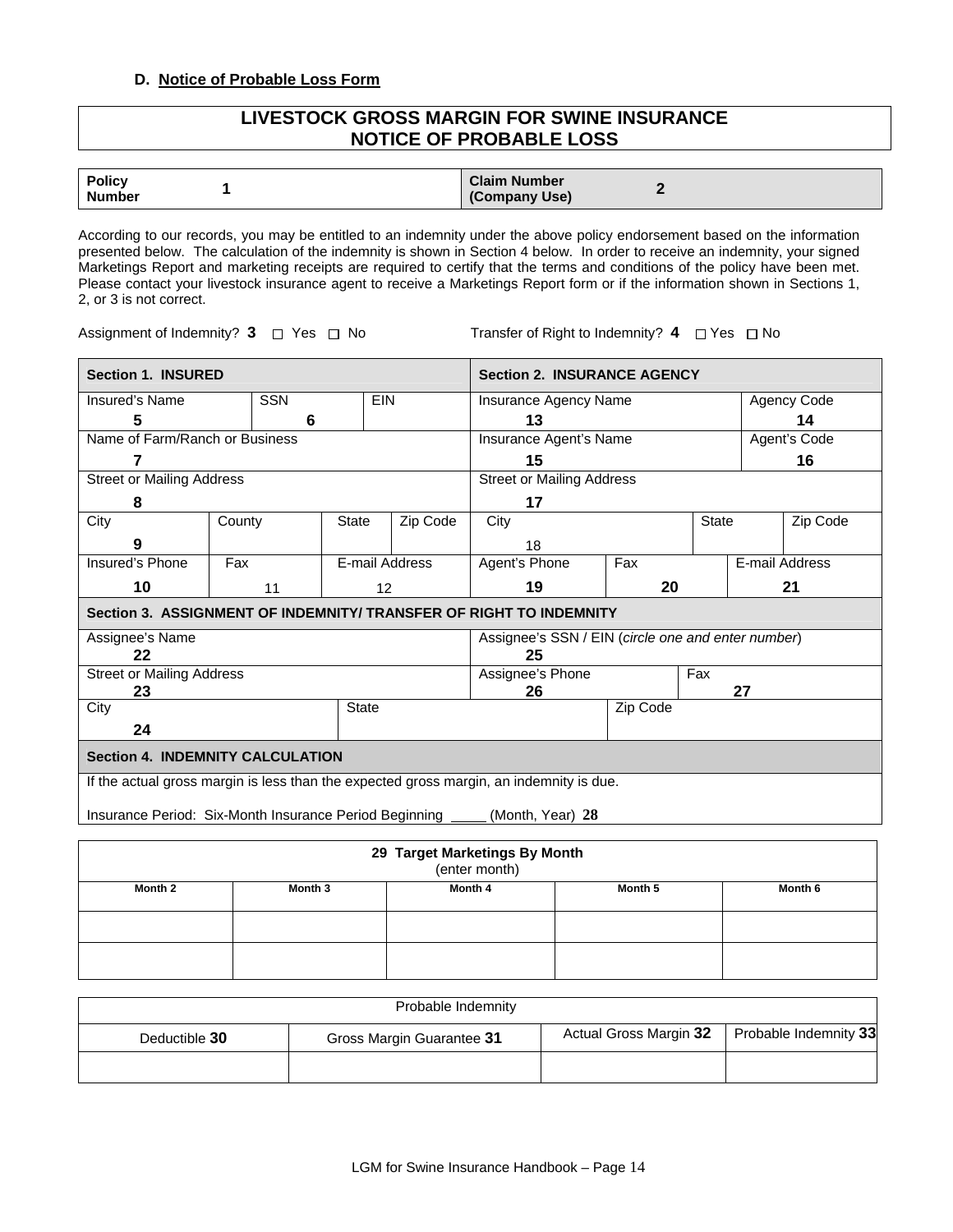## **D. Notice of Probable Loss Form Instructions**

- 1. Policy Number: Enter policy number.
- 2. Claim Number: Enter claim number.
- 3. Assignment of Indemnity: Check yes or no.
- 4. Transfer of Right to Indemnity: Check yes or no.
- 5. Insured's Name: Enter insured's name.
- 6. SSN or EIN: Enter insured's social security number (SSN) or employer identification number (EIN).
- 7. Name of Farm/Ranch or Business: Enter name of insured's farm/ranch or business.
- 8. Street or Mailing Address: Enter insured's mailing address.
- 9. City, County, State, and Zip Code: Enter insured's city, county, state, and zip code.
- 10. Insured's Phone: Enter insured's phone number.
- 11. Fax: Enter insured's fax number (if available).
- 12. E-mail address: Enter insured's e-mail address (if available).
- 13. Insurance Agency Name: Enter name of insurance agency.
- 14. Agency Code: Enter the agency code.
- 15. Insurance Agent's Name: Enter agent's name.
- 16. Agent's Code: Enter agent's code.
- 17. Street or Mailing Address: Enter street or mailing address of agency
- 18. City, State, and Zip Code: Enter city, state, and zip code of agency.
- 19. Agent's Phone: Enter agency's phone number.
- 20. Fax: Enter agency's fax number (if available).
- 21. E-mail Address: Enter agency's e-mail address (if available).
- 22. Assignee's Name: Enter name of assignee.
- 23. Street or Mailing Address: Enter assignee's street or mailing address.
- 24. City, State, and Zip Code: Enter city, state, and zip code of assignee.
- 25. Assignee's SSN/EIN: Enter assignee's social security number (SSN) or employer identification number (EIN) and circle the type of number entered (SSN or EIN).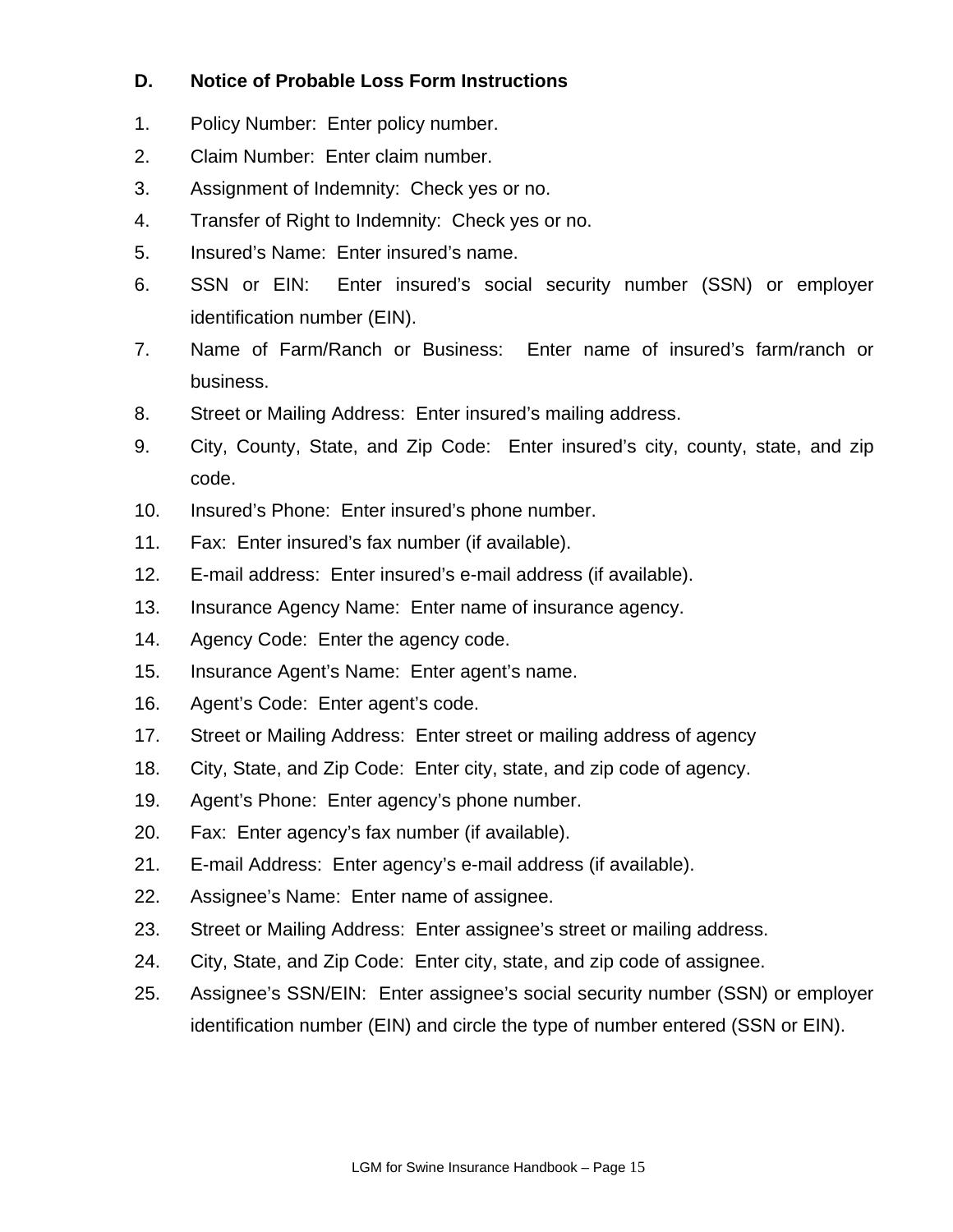#### **Notice of Probable Loss Form Instructions (continued)**

- 26. Assignee's Phone: Enter assignee's phone number.
- 27. Fax: Enter assignee's fax number (if available).
- 28. Insurance Period: Enter month and year.
- 29. Target Marketings by Month: Enter number of head of target marketings.
- 30. Deductible: Enter deductible amount per head of swine.
- 31. Gross Margin Guarantee: Enter gross margin guarantee.
- 32. Actual Gross Margin: Enter actual gross margin.
- 33. Probable Indemnity: Enter probable indemnity.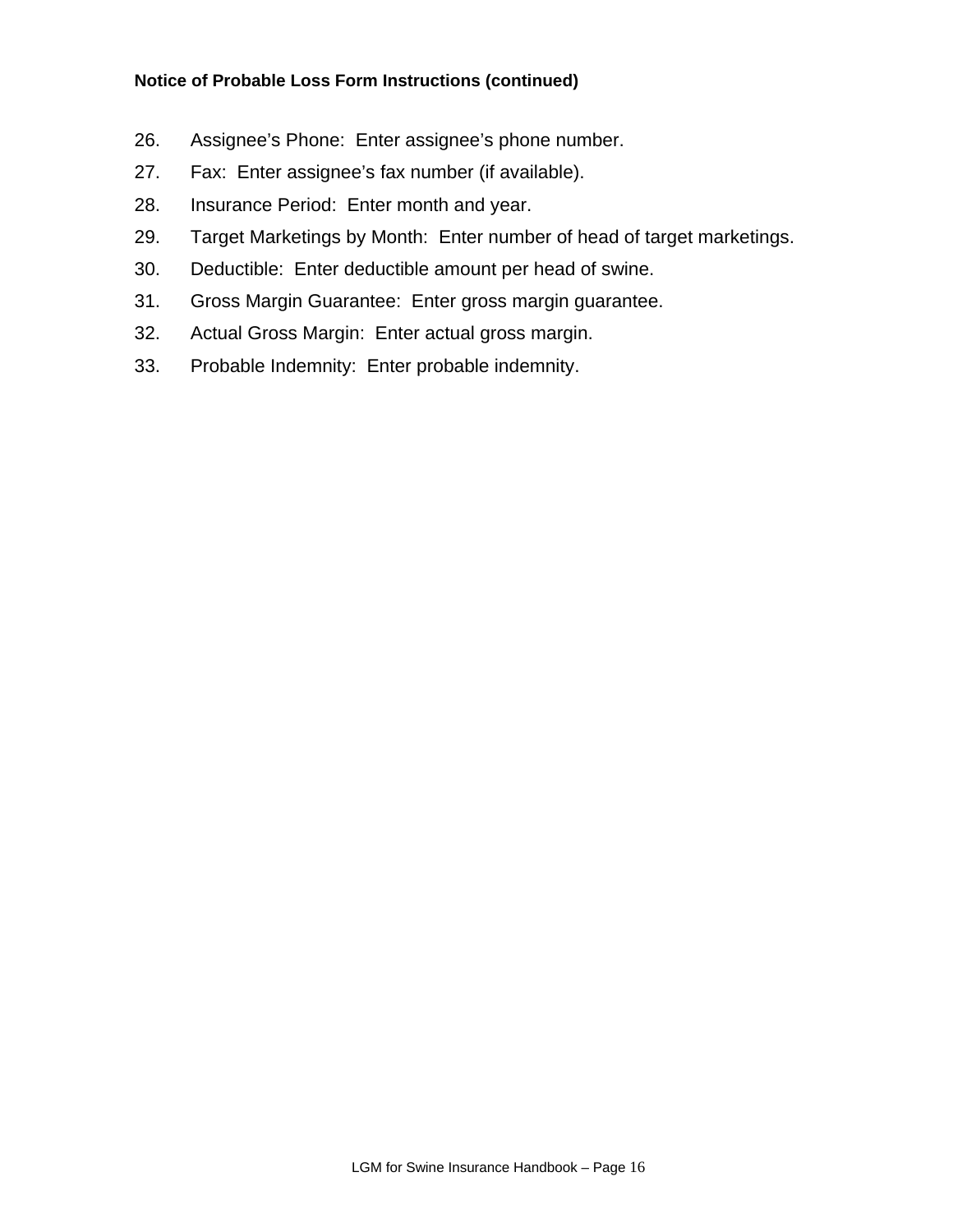| <b>LIVESTOCK GROSS MARGIN FOR SWINE INSURANCE</b><br><b>APPLICATION FOR ASSIGNMENT OF INDEMNITY</b>                                                                                                                  |                 |                          |                                            |                                                                  |          |  |  |  |
|----------------------------------------------------------------------------------------------------------------------------------------------------------------------------------------------------------------------|-----------------|--------------------------|--------------------------------------------|------------------------------------------------------------------|----------|--|--|--|
| <b>CROP YEAR</b><br>1.                                                                                                                                                                                               |                 | <b>AGENCY NAME</b><br>5. |                                            |                                                                  |          |  |  |  |
| POLICY NO.<br>2.                                                                                                                                                                                                     |                 | <b>AGENCY CODE</b><br>6. |                                            |                                                                  |          |  |  |  |
| <b>COUNTY</b><br>3.                                                                                                                                                                                                  |                 | <b>AGENCY ADDRESS</b>    | 7.                                         |                                                                  |          |  |  |  |
| COMMODITY(S)                                                                                                                                                                                                         |                 | <b>CITY</b>              |                                            | <b>STATE</b>                                                     | ZIP CODE |  |  |  |
| 4.                                                                                                                                                                                                                   |                 |                          | 8.                                         |                                                                  |          |  |  |  |
| <b>INSURED INFORMATION (Please Print)</b>                                                                                                                                                                            |                 |                          | LENDER OR CREDITOR (herein "Lender")       |                                                                  |          |  |  |  |
| 9.<br><b>INSURED'S NAME</b>                                                                                                                                                                                          |                 | <b>LENDER'S NAME</b>     |                                            | 14.                                                              |          |  |  |  |
| SOCIAL SECURITY NUMBER/TAX I.D. #<br>10.                                                                                                                                                                             |                 |                          |                                            |                                                                  |          |  |  |  |
| <b>ADDRESS</b><br>11.                                                                                                                                                                                                |                 |                          |                                            |                                                                  |          |  |  |  |
| <b>STATE</b><br><b>CITY</b>                                                                                                                                                                                          | <b>ZIP CODE</b> | <b>ADDRESS</b>           |                                            |                                                                  |          |  |  |  |
| 12.                                                                                                                                                                                                                  |                 |                          | 15.                                        |                                                                  |          |  |  |  |
| INSURED'S AUTHORIZED REPRESENTATIVE<br>13.                                                                                                                                                                           |                 | <b>CITY</b>              | 16.                                        | <b>STATE</b>                                                     | ZIP CODE |  |  |  |
|                                                                                                                                                                                                                      |                 |                          |                                            |                                                                  |          |  |  |  |
| The undersigned Insured assigns to the Lender the right and interest of any indemnity payment(s) which may be payable to the                                                                                         |                 |                          |                                            |                                                                  |          |  |  |  |
| insured under the insurance policy for the commodity(s) and crop year shown above.<br><b>CONDITIONS</b>                                                                                                              |                 |                          |                                            |                                                                  |          |  |  |  |
| This assignment will be binding upon the person(s) who succeed the Insured's interest in the insurance policy.<br>1)                                                                                                 |                 |                          |                                            |                                                                  |          |  |  |  |
| Indemnity payments made under the insurance policy will be subject to a deduction for any indebtedness due this insurance<br>2)<br>provider by the Insured.                                                          |                 |                          |                                            |                                                                  |          |  |  |  |
| This assignment will not grant the Lender any greater rights than originally held by the Insured.<br>3)                                                                                                              |                 |                          |                                            |                                                                  |          |  |  |  |
| The Lender's interest will be recognized upon the insurance provider's approval of this assignment and the Lender will have the<br>4)<br>right to submit the loss notices and other forms as required by the Policy. |                 |                          |                                            |                                                                  |          |  |  |  |
| The insurance provider will determine the person(s) entitled to any indemnity payment(s) and the payments(s) will be issued by<br>5)<br>joint check.                                                                 |                 |                          |                                            |                                                                  |          |  |  |  |
| Cancellation of this assignment prior to the crop year stated above will be accepted by the insurance provider only upon<br>6)<br>notification in writing by the above identified Lender.                            |                 |                          |                                            |                                                                  |          |  |  |  |
| It is understood and agreed that this assignment will be subject to the terms and conditions of the insurance policy.                                                                                                |                 |                          |                                            |                                                                  |          |  |  |  |
| Signature of Insured/Authorized Representative                                                                                                                                                                       | Date            | Signature of Lender      |                                            |                                                                  | Date     |  |  |  |
| 17.                                                                                                                                                                                                                  |                 |                          | 18.                                        |                                                                  |          |  |  |  |
| <b>WITNESS SIGNATURE</b>                                                                                                                                                                                             | Date            |                          | <b>WITNESS SIGNATURE</b>                   |                                                                  | Date     |  |  |  |
| $\overline{19}$ .                                                                                                                                                                                                    |                 |                          | 20.                                        |                                                                  |          |  |  |  |
| <b>FILING</b><br>This assignment was filed with the insurance provider on                                                                                                                                            |                 | <b>APPROVAL</b>          |                                            | The insurance provider hereby approves the foregoing assignment. |          |  |  |  |
| a                                                                                                                                                                                                                    | a.m.            |                          |                                            |                                                                  |          |  |  |  |
| 22.<br>21.<br>t<br>(Date, Year)<br>(Hour)                                                                                                                                                                            | p.m.            | Company Name             |                                            |                                                                  |          |  |  |  |
|                                                                                                                                                                                                                      |                 |                          | 23.                                        |                                                                  |          |  |  |  |
|                                                                                                                                                                                                                      |                 | Representative           | Signature of Insurance Provider/Authorized |                                                                  | Date     |  |  |  |
|                                                                                                                                                                                                                      |                 | Address                  | 24.                                        |                                                                  |          |  |  |  |
| SEE REVERSE SIDE OF FORM FOR STATEMENT REQUIRED BY PRIVACY ACT OF 1974                                                                                                                                               |                 |                          | 25.                                        |                                                                  |          |  |  |  |
| LGM AAI (4/16/02)                                                                                                                                                                                                    |                 |                          |                                            |                                                                  |          |  |  |  |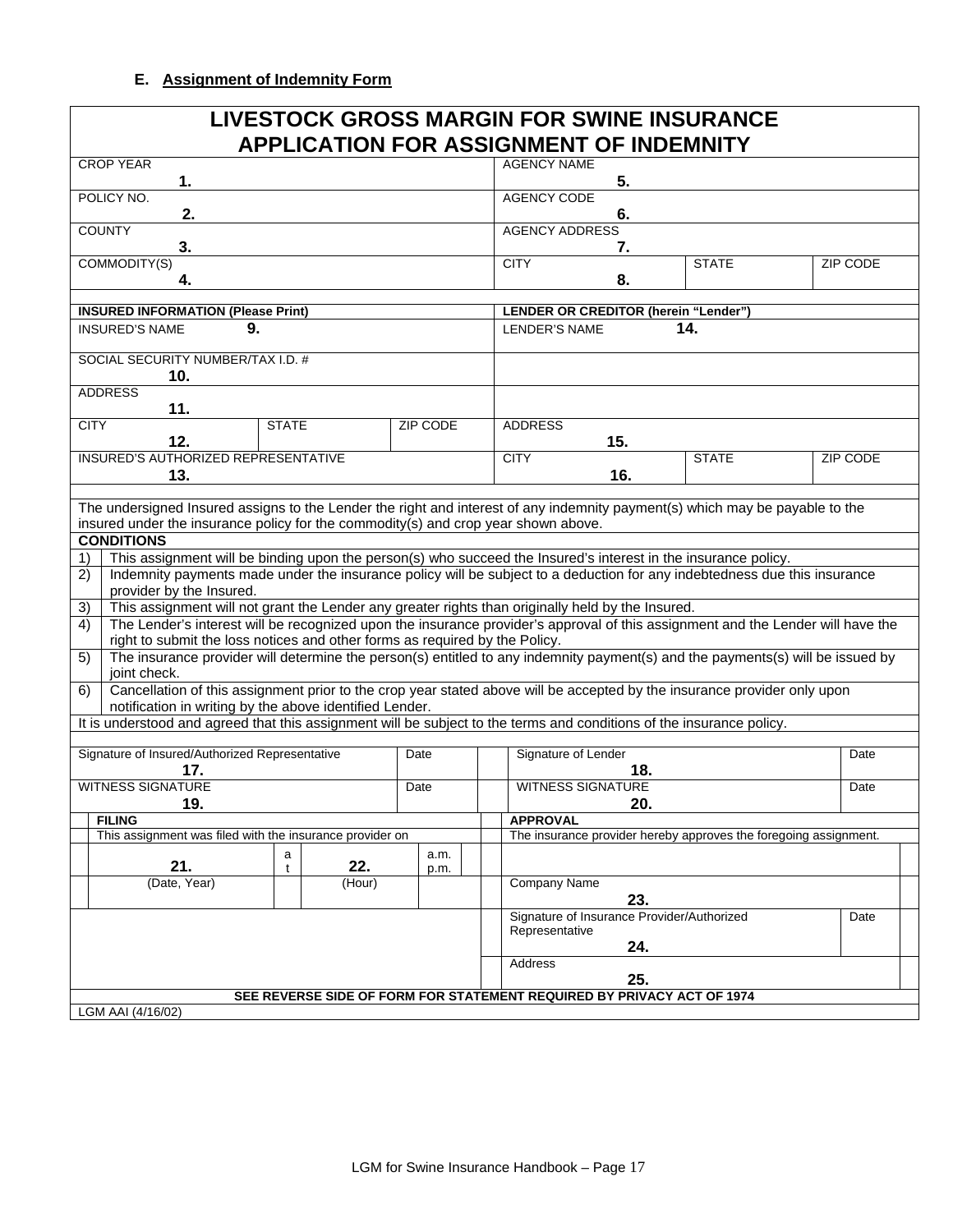## **E. Application for Assignment of Indemnity Form Instructions**

- 1. Crop Year: Enter the crop year.
- 2. Policy Number: Enter the policy number.
- 3. County: Enter the county listed on the policy.
- 4. Commodity(s): List commodity(s) insured.
- 5. Agency Name: Enter name of insurance agency.
- 6. Agency Code: Enter insurance agency code.
- 7. Agency Address: Enter the street or mailing address of the agency.
- 8. City, State, Zip Code: Enter the city, state, and zip code of the agency.
- 9. Name: Enter the insured's name as listed on the policy.
- 10. Social Security/Tax ID: Enter the applicable social security number or tax identification number as listed on the policy.
- 11. Address: Enter the insured's mailing address as listed on the policy.
- 12. City, State, Zip Code: Enter the city, state, and zip code of the insured as listed on the policy.
- 13. Insured's Authorized Representative: If applicable, enter the name of the insured's authorized representative.
- 14. Name: Enter the name of the lender.
- 15. Address: Enter the mailing address of the lender.
- 16. City, State, Zip Code: Enter the city, state, and zip code of the lender.
- 17. Signature of Insured/Authorized Representative and Date: Signature of the insured or, as applicable, signature of the insured's authorized representative and date of signature.
- 18. Signature of Lender and Date: Signature of the lender or lender's representative and date of signature.
- 19. Witness Signature and Date: Signature and date of signature of first witness.
- 20. Witness Signature and Date: Signature and date of signature of second witness.
- 21. Date/Year: For insurance provider use only. Enter date and year of filing of assignment.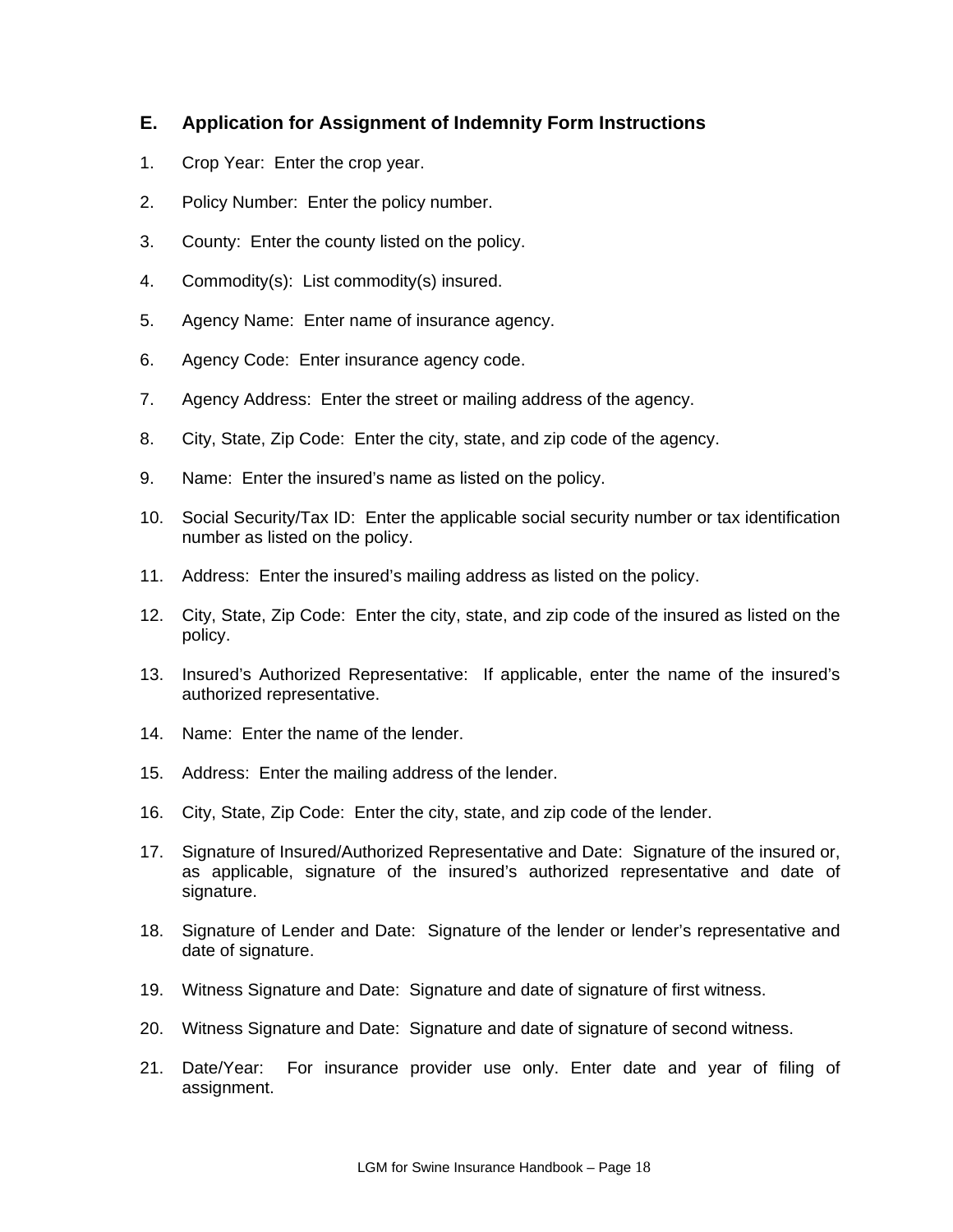#### **Application for Assignment of Indemnity Form Instructions (continued)**

- 22. Hour: For insurance provider use only. Enter hour of filing of assignment.
- 23. Company Name: For insurance provider use only. Enter insurance provider name.
- 24. Signature of Insurance Provider/Authorized Representative and Date: For insurance provider use only. Signature of insurance provider or the insurance provider's authorized representative and date of signature.
- 25. Address: For insurance provider use only. Enter mailing address of insurance provider.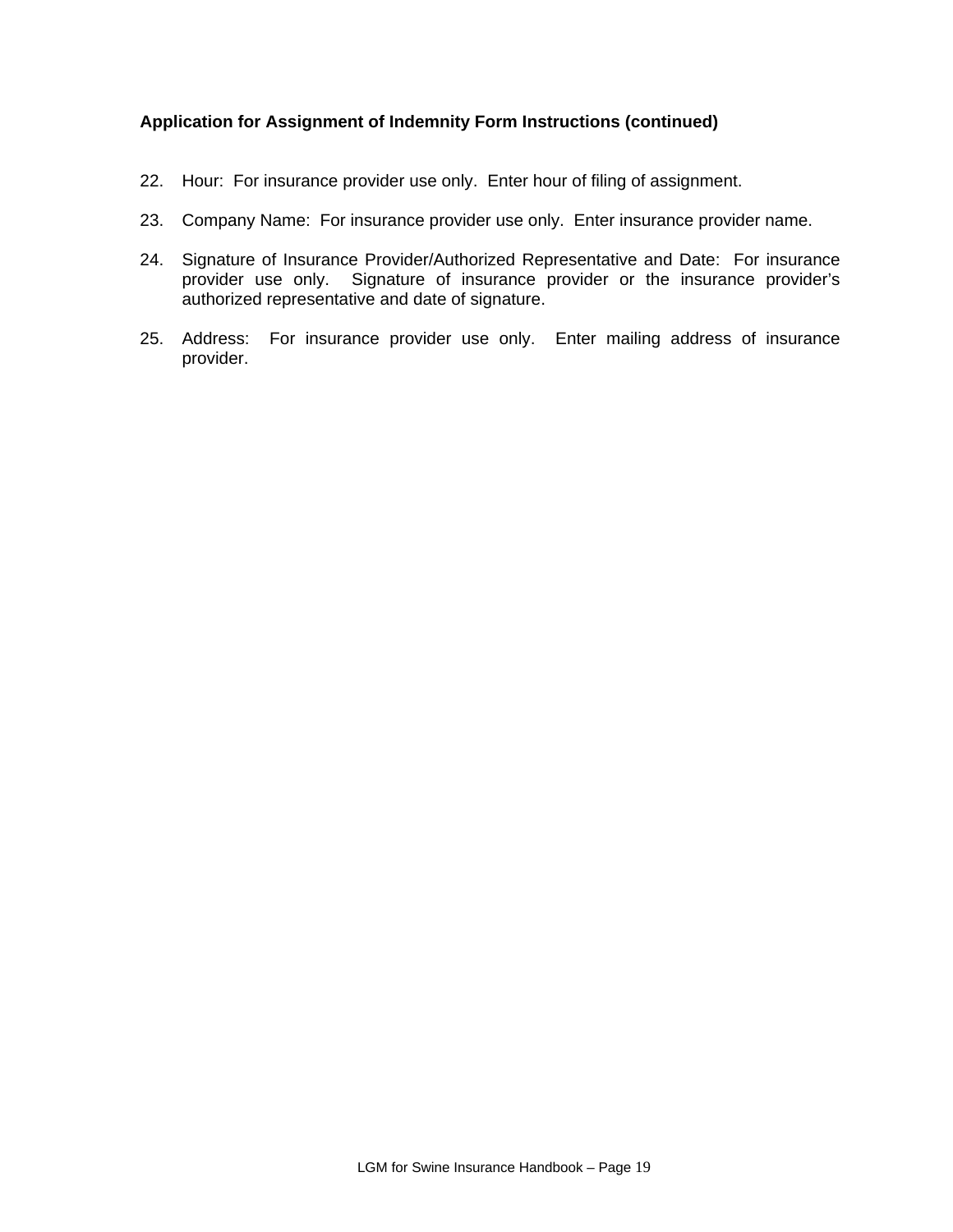## **F. Transfer of Right to an Indemnity Form**

|                                                                                                                                                                                                                                                                                                                                                                                                                                                                                                                                                                                                                                                                                                                       |                                                                                                                                                                                                                                                                                                                                                                                                                                             | <b>LIVESTOCK GROSS MARGIN FOR SWINE INSURANCE</b> | <b>TRANSFER OF RIGHT TO AN INDEMNITY</b>                            |   |                                                 |                    |         |                                       |                |           |
|-----------------------------------------------------------------------------------------------------------------------------------------------------------------------------------------------------------------------------------------------------------------------------------------------------------------------------------------------------------------------------------------------------------------------------------------------------------------------------------------------------------------------------------------------------------------------------------------------------------------------------------------------------------------------------------------------------------------------|---------------------------------------------------------------------------------------------------------------------------------------------------------------------------------------------------------------------------------------------------------------------------------------------------------------------------------------------------------------------------------------------------------------------------------------------|---------------------------------------------------|---------------------------------------------------------------------|---|-------------------------------------------------|--------------------|---------|---------------------------------------|----------------|-----------|
| Policy Number                                                                                                                                                                                                                                                                                                                                                                                                                                                                                                                                                                                                                                                                                                         |                                                                                                                                                                                                                                                                                                                                                                                                                                             | Crop Year                                         |                                                                     |   | <b>Effective Date of Transfer</b>               |                    |         | Nature of Transfer                    |                |           |
| 1                                                                                                                                                                                                                                                                                                                                                                                                                                                                                                                                                                                                                                                                                                                     |                                                                                                                                                                                                                                                                                                                                                                                                                                             | $\mathbf{2}$                                      |                                                                     | 3 |                                                 |                    |         | 4                                     |                |           |
| <b>TRANSFEROR (INSURED)</b><br><b>Transferor Name</b>                                                                                                                                                                                                                                                                                                                                                                                                                                                                                                                                                                                                                                                                 |                                                                                                                                                                                                                                                                                                                                                                                                                                             |                                                   |                                                                     |   | <b>TRANSFEREE (S)</b><br><b>Transferee Name</b> |                    |         |                                       |                |           |
| 5                                                                                                                                                                                                                                                                                                                                                                                                                                                                                                                                                                                                                                                                                                                     |                                                                                                                                                                                                                                                                                                                                                                                                                                             |                                                   |                                                                     |   |                                                 | 8                  |         |                                       |                |           |
| <b>Street or Mailing Address</b>                                                                                                                                                                                                                                                                                                                                                                                                                                                                                                                                                                                                                                                                                      |                                                                                                                                                                                                                                                                                                                                                                                                                                             |                                                   |                                                                     |   | <b>Street or Mailing Address</b>                |                    |         |                                       |                |           |
| 6                                                                                                                                                                                                                                                                                                                                                                                                                                                                                                                                                                                                                                                                                                                     |                                                                                                                                                                                                                                                                                                                                                                                                                                             |                                                   |                                                                     |   |                                                 | 9                  |         |                                       |                |           |
| City, State, Zip Code<br>7                                                                                                                                                                                                                                                                                                                                                                                                                                                                                                                                                                                                                                                                                            |                                                                                                                                                                                                                                                                                                                                                                                                                                             |                                                   |                                                                     |   | City, State, Zip Code                           | 10                 |         |                                       |                |           |
|                                                                                                                                                                                                                                                                                                                                                                                                                                                                                                                                                                                                                                                                                                                       |                                                                                                                                                                                                                                                                                                                                                                                                                                             |                                                   |                                                                     |   |                                                 | 11                 |         | SSN/EIN (circle one and enter number) |                |           |
|                                                                                                                                                                                                                                                                                                                                                                                                                                                                                                                                                                                                                                                                                                                       |                                                                                                                                                                                                                                                                                                                                                                                                                                             |                                                   |                                                                     |   |                                                 |                    |         |                                       |                |           |
|                                                                                                                                                                                                                                                                                                                                                                                                                                                                                                                                                                                                                                                                                                                       | 12 Are all the insured swine and all the insured share in the livestock being transferred?                                                                                                                                                                                                                                                                                                                                                  |                                                   |                                                                     |   |                                                 |                    |         |                                       |                |           |
| Yes $\Box$                                                                                                                                                                                                                                                                                                                                                                                                                                                                                                                                                                                                                                                                                                            | Make checks payable to Transferee(s) only. Check will be mailed to Transferee's address shown above                                                                                                                                                                                                                                                                                                                                         |                                                   |                                                                     |   |                                                 |                    |         |                                       |                |           |
| $\Box$<br>No                                                                                                                                                                                                                                                                                                                                                                                                                                                                                                                                                                                                                                                                                                          | Make check payable jointly to Insured and Transferee(s). Check will be mailed to Insured's address shown above (unless an assignment<br>of indemnity is on file.                                                                                                                                                                                                                                                                            |                                                   |                                                                     |   |                                                 |                    |         |                                       |                |           |
|                                                                                                                                                                                                                                                                                                                                                                                                                                                                                                                                                                                                                                                                                                                       |                                                                                                                                                                                                                                                                                                                                                                                                                                             |                                                   | Target Marketings by Month (enter name of month and number of head) |   |                                                 |                    |         |                                       |                |           |
|                                                                                                                                                                                                                                                                                                                                                                                                                                                                                                                                                                                                                                                                                                                       | Deductible<br>(\$ per head)                                                                                                                                                                                                                                                                                                                                                                                                                 | Month 2                                           | Month <sub>3</sub>                                                  |   | Month 4                                         |                    | Month 5 | Month 6                               | Premium        | Guarantee |
| Total:                                                                                                                                                                                                                                                                                                                                                                                                                                                                                                                                                                                                                                                                                                                | 13                                                                                                                                                                                                                                                                                                                                                                                                                                          | 14                                                |                                                                     |   |                                                 |                    |         |                                       | 15             | 16        |
| Transferred:                                                                                                                                                                                                                                                                                                                                                                                                                                                                                                                                                                                                                                                                                                          | 17                                                                                                                                                                                                                                                                                                                                                                                                                                          | 18                                                |                                                                     |   |                                                 |                    |         |                                       | 19             | 20        |
| <b>Retained:</b>                                                                                                                                                                                                                                                                                                                                                                                                                                                                                                                                                                                                                                                                                                      | 21                                                                                                                                                                                                                                                                                                                                                                                                                                          | 22                                                |                                                                     |   |                                                 |                    |         |                                       | 23             | 24        |
|                                                                                                                                                                                                                                                                                                                                                                                                                                                                                                                                                                                                                                                                                                                       |                                                                                                                                                                                                                                                                                                                                                                                                                                             |                                                   | Target Marketings by Month (enter name of month and number of head) |   |                                                 |                    |         |                                       |                |           |
|                                                                                                                                                                                                                                                                                                                                                                                                                                                                                                                                                                                                                                                                                                                       | Deductible<br>(\$ per head)                                                                                                                                                                                                                                                                                                                                                                                                                 | Month 2                                           | Month <sub>3</sub>                                                  |   | Month 4                                         | Month <sub>5</sub> |         | Month <sub>6</sub>                    | Premium        | Guarantee |
| Total:                                                                                                                                                                                                                                                                                                                                                                                                                                                                                                                                                                                                                                                                                                                | 13                                                                                                                                                                                                                                                                                                                                                                                                                                          |                                                   |                                                                     |   |                                                 |                    |         |                                       | 15             | 16        |
| <b>Transferred:</b>                                                                                                                                                                                                                                                                                                                                                                                                                                                                                                                                                                                                                                                                                                   | 17                                                                                                                                                                                                                                                                                                                                                                                                                                          |                                                   |                                                                     |   |                                                 |                    |         |                                       | 19             | 20        |
| <b>Retained:</b>                                                                                                                                                                                                                                                                                                                                                                                                                                                                                                                                                                                                                                                                                                      | 21                                                                                                                                                                                                                                                                                                                                                                                                                                          |                                                   |                                                                     |   |                                                 |                    |         |                                       | 23             | 24        |
| 1.                                                                                                                                                                                                                                                                                                                                                                                                                                                                                                                                                                                                                                                                                                                    |                                                                                                                                                                                                                                                                                                                                                                                                                                             |                                                   |                                                                     |   |                                                 |                    |         |                                       |                |           |
| Acceptance by the Insurance Provider of the above-described transfer shall transfer the Insured's right to an indemnity to the above named<br>Transferee subject to:<br>Receipt by the Insurance Provider of satisfactory evidence that said transfer occurred before the end of the insurance period; i.e.,<br>a.<br>(1) the last month of the insurance period in which you have target marketings, (2) the sale of the cattle, or (3) as otherwise specified in<br>the policy.<br>The terms of the above-identified insurance contract, including any outstanding assignment of indemnity made by the Transferor prior to<br>b.<br>the date of transfer.<br>All other terms and provisions set forth herein.<br>c. |                                                                                                                                                                                                                                                                                                                                                                                                                                             |                                                   |                                                                     |   |                                                 |                    |         |                                       |                |           |
| 2.<br>3.<br>4.                                                                                                                                                                                                                                                                                                                                                                                                                                                                                                                                                                                                                                                                                                        | The Insurance Provider shall not be liable for any more indemnity than existed before the transfer occurred.<br>The insurance contract of the Transferor covers the share hereby transferred only to the end of the insurance period for the current crop year.<br>The Transferee and the Transferor shall be jointly and severally liable for any unpaid premium earned for the current crop year on the acreage<br>and share transferred. |                                                   |                                                                     |   |                                                 |                    |         |                                       |                |           |
|                                                                                                                                                                                                                                                                                                                                                                                                                                                                                                                                                                                                                                                                                                                       | The premium for the coverage has been paid. $25 \Box$ Yes $\Box$ No                                                                                                                                                                                                                                                                                                                                                                         |                                                   |                                                                     |   | Agency Name                                     |                    | 28      |                                       | Agency Code 29 |           |
| Transferor's (Insured's) Signature                                                                                                                                                                                                                                                                                                                                                                                                                                                                                                                                                                                                                                                                                    |                                                                                                                                                                                                                                                                                                                                                                                                                                             | 26                                                | Date 27                                                             |   |                                                 |                    |         | Authorized Representative's Signature | 32             | Date 33   |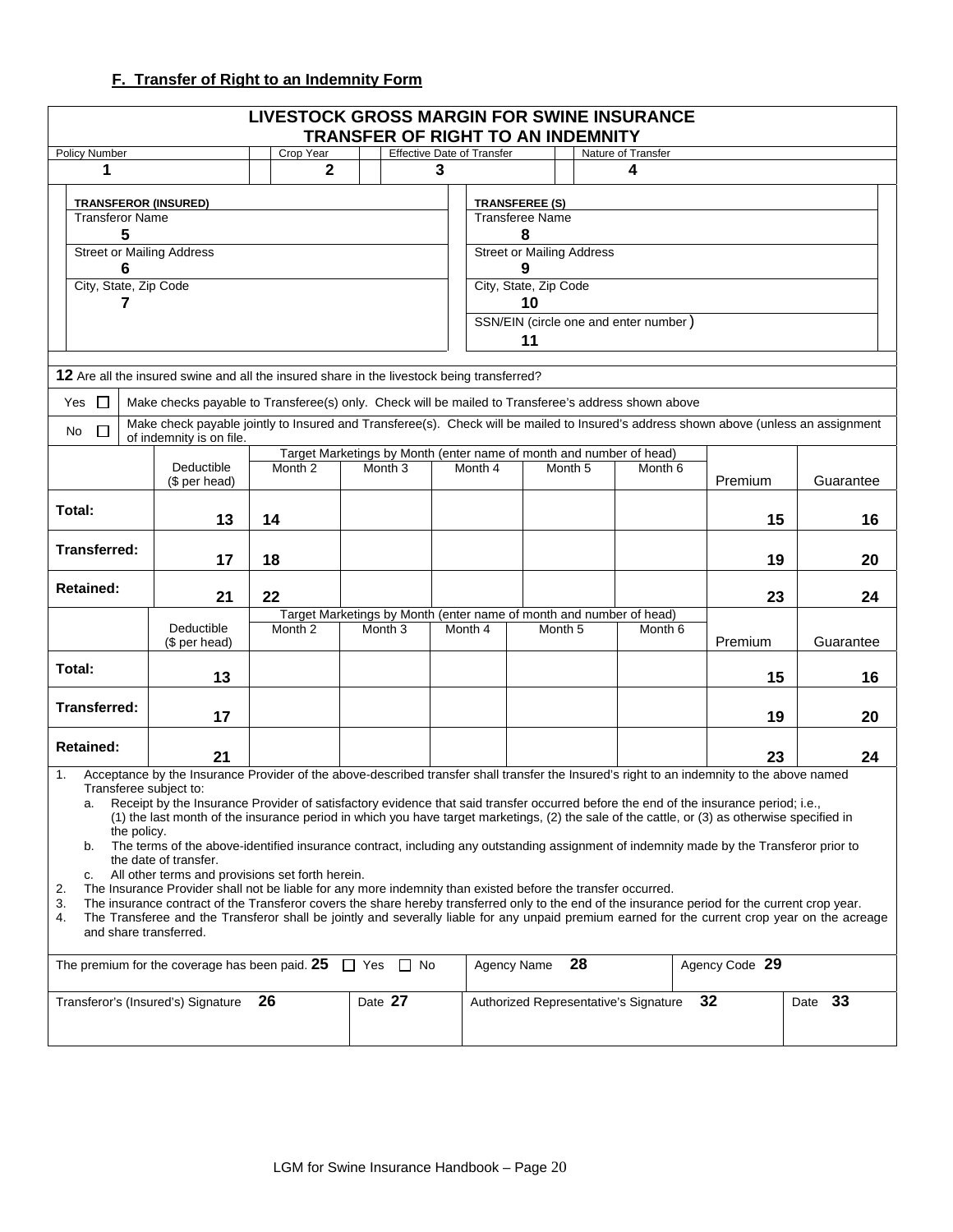## **F. Transfer of Right to an Indemnity Form Instructions**

- 1. Policy Number: Enter the policy number.
- 2. Crop Year: Enter the current crop year.
- 3. Effective Date of Transfer: Enter the date on which the transfer of right to an indemnity will be effective.
- 4. Nature of Transfer: Enter the reason for the transfer of right to an indemnity.
- 5. Transferor Name: Enter the name of the transferor (Insured).
- 6. Street or Mailing Address: Enter the street or mailing address of the transferor.
- 7. City, State, Zip Code: Enter the city, state, and zip code of the transferor.
- 8. Transferee Name: Enter the name of the transferee(s).
- 9. Street or Mailing Address: Enter the street or mailing address of the transferee(s).
- 10. City, State, Zip Code: Enter the city, state, and zip code of the transferee(s).
- 11. SSN/EIN: Circle the type of identification number as either a social security number (SSN) or employer identification number (EIN) and enter this identification number for the transferee(s).
- 12. Are all the insured swine and all the insured share in the livestock being transferred?: Check yes or no.
- 13. Deductible: Enter deductible amount per head of swine.
- 14. Total Target Marketings: Enter the total target marketings (in number of head) for each month of the insurance period.
- 15. Total Premium: Enter the total premium for the insurance period.
- 16. Total Guarantee: Enter the total guarantee for the insurance period.
- 17. Transferred Coverage Level: Enter the coverage level percentage for the transferred livestock.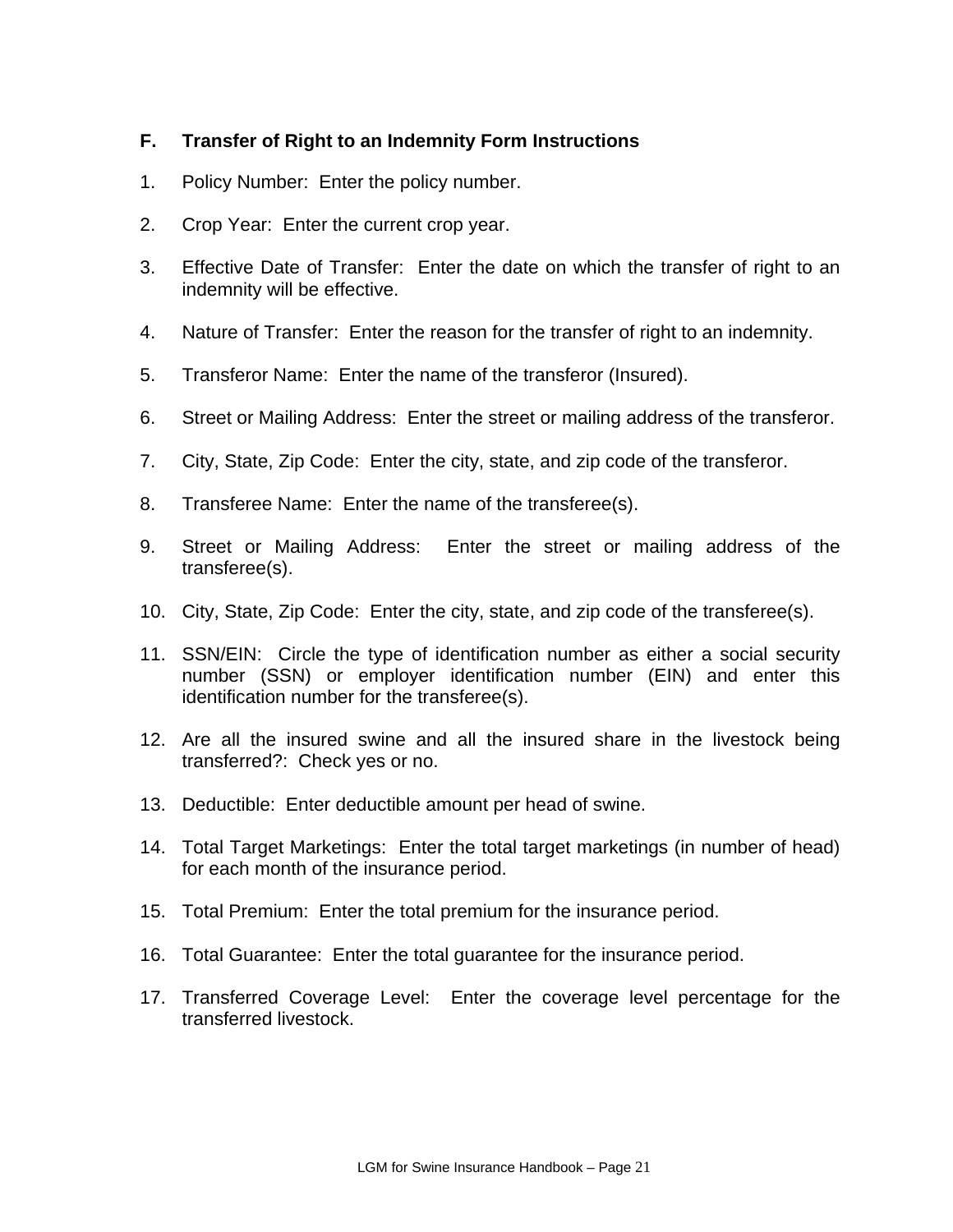#### **Transfer of Right to an Indemnity Form Instructions (continued)**

- 18. Transferred Target Marketings: Enter the target marketings (in number of head) being transferred for each month of the insurance period.
- 19. Transferred Premium: Enter the premium for the transferred target marketings.
- 20. Transferred Guarantee: Enter the guarantee for the transferred target marketings.
- 21. Retained Deductible: Enter deductible amount per head of swine of the retained livestock.
- 22. Retained Target Marketings: Enter the target marketings (in number of head) that are retained for each month of the insurance period.
- 23. Retained Premium: Enter the premium for the retained target marketings.
- 24. Retained Guarantee: Enter the guarantee for the retained target marketings.
- 25. The premium for the coverage has been paid: Check yes or no.
- 26. Transferor's signature: The transferor must sign the form.
- 27. Date: The transferor must enter the date the form was signed.
- 28. Agency Name: Print name of insurance agency.
- 29. Agency Code: Enter insurance agency code.
- 30. Transferee(s) Signature: The transferee(s) must sign the form.
- 31. Date: The transferee(s) must enter the date the form was signed.
- 32. Authorized Representative(s)'s Signature: If applicable, the transferor's authorized representative(s) must sign the form.
- 33. Date: The transferor's authorized representative(s)'s must enter the date the form was signed.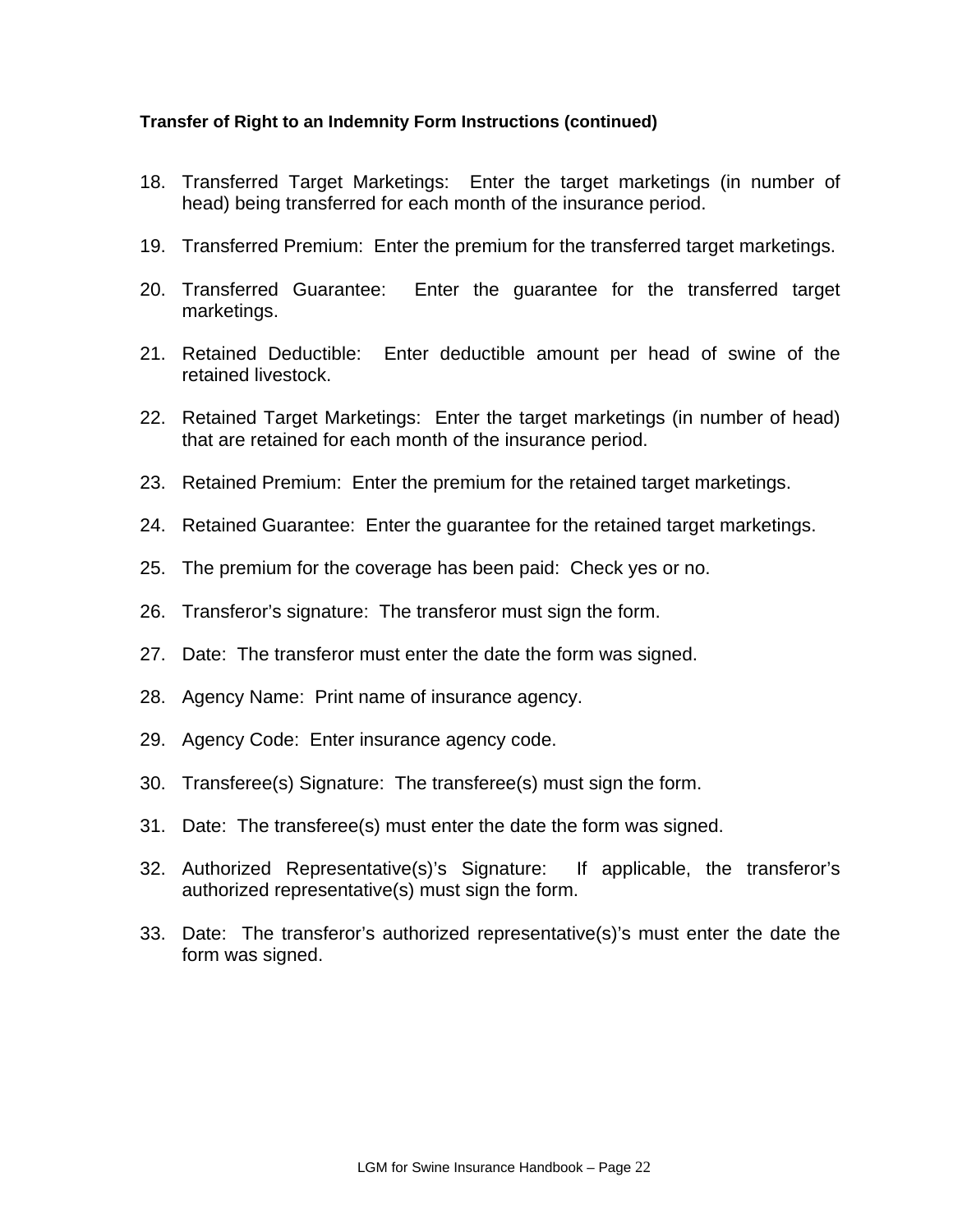AGENCY NAME **1.**

AGENCY CODE **2.**

## **LIVESTOCK GROSS MARGIN FOR SWINE INSURANCE POWER OF ATTORNEY**

The undersigned does hereby make, constitute and appoint

**3.**  of (address) **4.** in the county of **5.** and State of **6.** the true and lawful attorney, for and in the name, place and stead of the undersigned in connection with Livestock Gross Margin Policy Number 7. \_\_\_\_\_\_ the Insurance Provider checked above for the following commodity(s): **8.** The undersigned gives and grants unto said attorney full authority and power to do and perform actions as initialed below, fully ratifying and confirming all that said attorney shall lawfully do or cause to be done by virtue hereof. **9. 1.** Making application for insurance. **2.** Making marketing reports. 3. Giving notice of loss. 4. Making claim for indemnity.<br>5. Making contract change. Making contract change. 6. Making transfers and cancellations. **7.** Providing program-required production reports. 8. Taking all actions related to livestock insurance for the above identified policy number. This Power of Attorney shall be filed at the office where the official file folder is maintained and shall remain in full force and effect until written notice of its revocation has been received by the office maintaining the official file folder (such revocation shall be placed in the official file folder).

|                              | This Power of Attorney is signed and dated at 10.                                                                                                                             |                                           | _, <b>11.</b> ___________, this <b>12.</b> _______ | day  |  |  |  |
|------------------------------|-------------------------------------------------------------------------------------------------------------------------------------------------------------------------------|-------------------------------------------|----------------------------------------------------|------|--|--|--|
|                              | of 13. $\frac{1}{(M \cap n+h)}$ , 14. $\frac{1}{(Year)}$                                                                                                                      | (City)                                    | (State)                                            | Date |  |  |  |
|                              | 15.                                                                                                                                                                           |                                           |                                                    |      |  |  |  |
| <b>Witness' Printed Name</b> |                                                                                                                                                                               |                                           |                                                    |      |  |  |  |
|                              | 16.                                                                                                                                                                           | 17.                                       |                                                    |      |  |  |  |
| Witness' Signature           |                                                                                                                                                                               | Insured's Signature                       |                                                    |      |  |  |  |
|                              |                                                                                                                                                                               | 18.                                       |                                                    |      |  |  |  |
|                              | I hereby accept the foregoing appointment:                                                                                                                                    |                                           |                                                    |      |  |  |  |
|                              |                                                                                                                                                                               | Appointee's Signature                     |                                                    |      |  |  |  |
|                              | (Use acknowledgment form required by the State where acknowledgment is taken.)<br>Note: Power of attorney only has to be notarized in states that require it to be notarized. | ACKNOWLEDGMENT (For use by Notary Public) |                                                    |      |  |  |  |
|                              |                                                                                                                                                                               | Notary Seal and Signature of Notary:      |                                                    |      |  |  |  |
|                              |                                                                                                                                                                               |                                           | 21.                                                |      |  |  |  |
| State of:                    | 19.                                                                                                                                                                           |                                           |                                                    |      |  |  |  |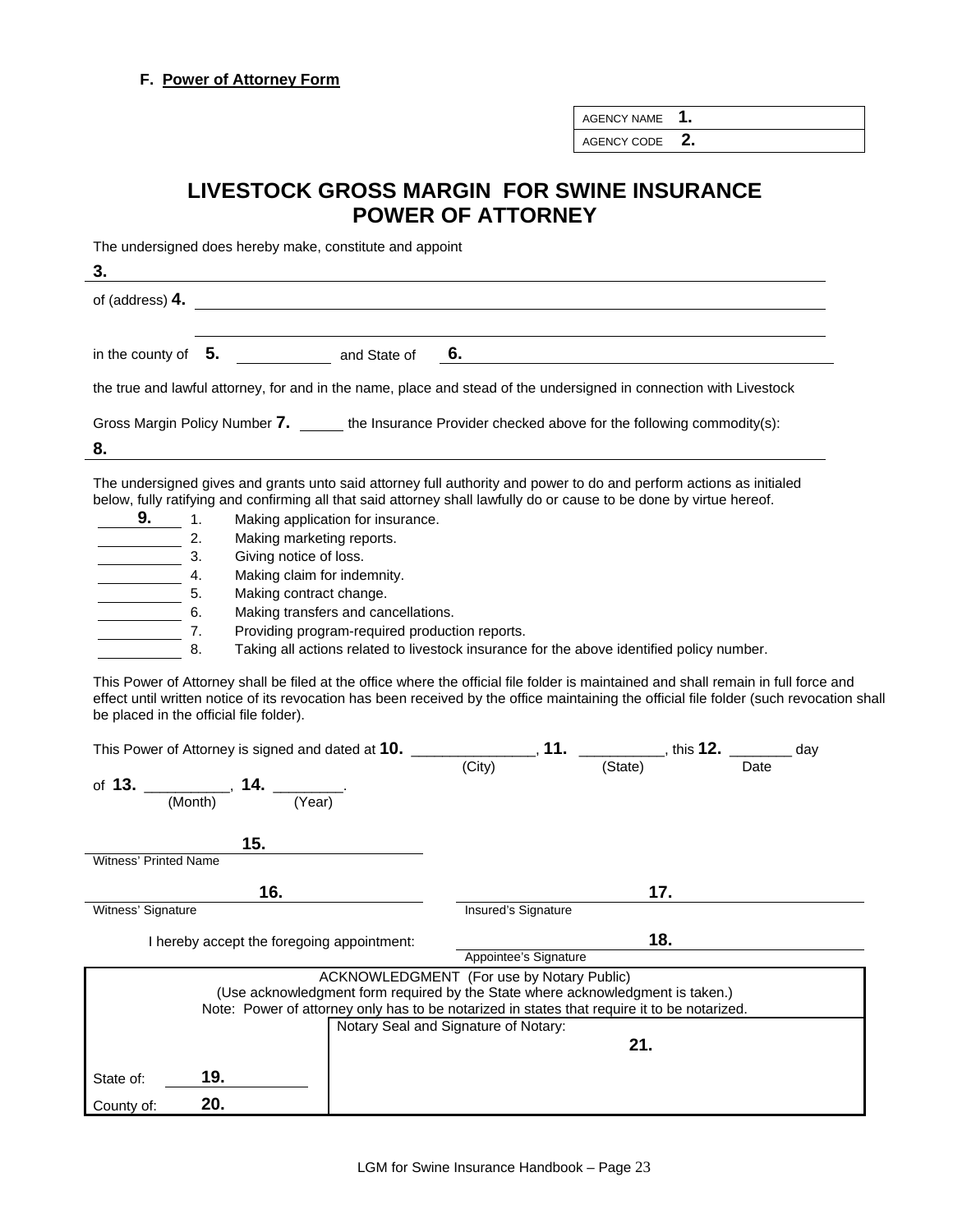## **G. Power of Attorney Form Instructions**

- 1. Agency Name: Enter agency name.
- 2. Agency Code: Enter agency code.
- 3. Print the appointee's name.
- 4. Print the appointee's address.
- 5. Print the appointee's county of residence.
- 6. Print the appointee's state of residence.
- 7. Enter the policy number.
- 8. Enter the crops covered by the policy.
- 9. Insured initials each action which the appointee is granted power to perform.
- 10. Enter the city in which this form is signed and dated.
- 11. Enter the state in which this form is signed and dated.
- 12. Enter the date on which this form is signed and dated.
- 13. Enter the month in which this form is signed and dated.
- 14. Enter the year in which this form is signed and dated.
- 15. Print witness's name.
- 16. Witness must sign the form.
- 17. Insured must sign the form.
- 18. Appointee must sign the form.
- 19. For use by Notary Public, enter state in which this form is signed and dated.
- 20. For use by Notary Public, enter county in which this form is signed and dated.
- 21. For use by Notary Public, place notary seal and signature of notary.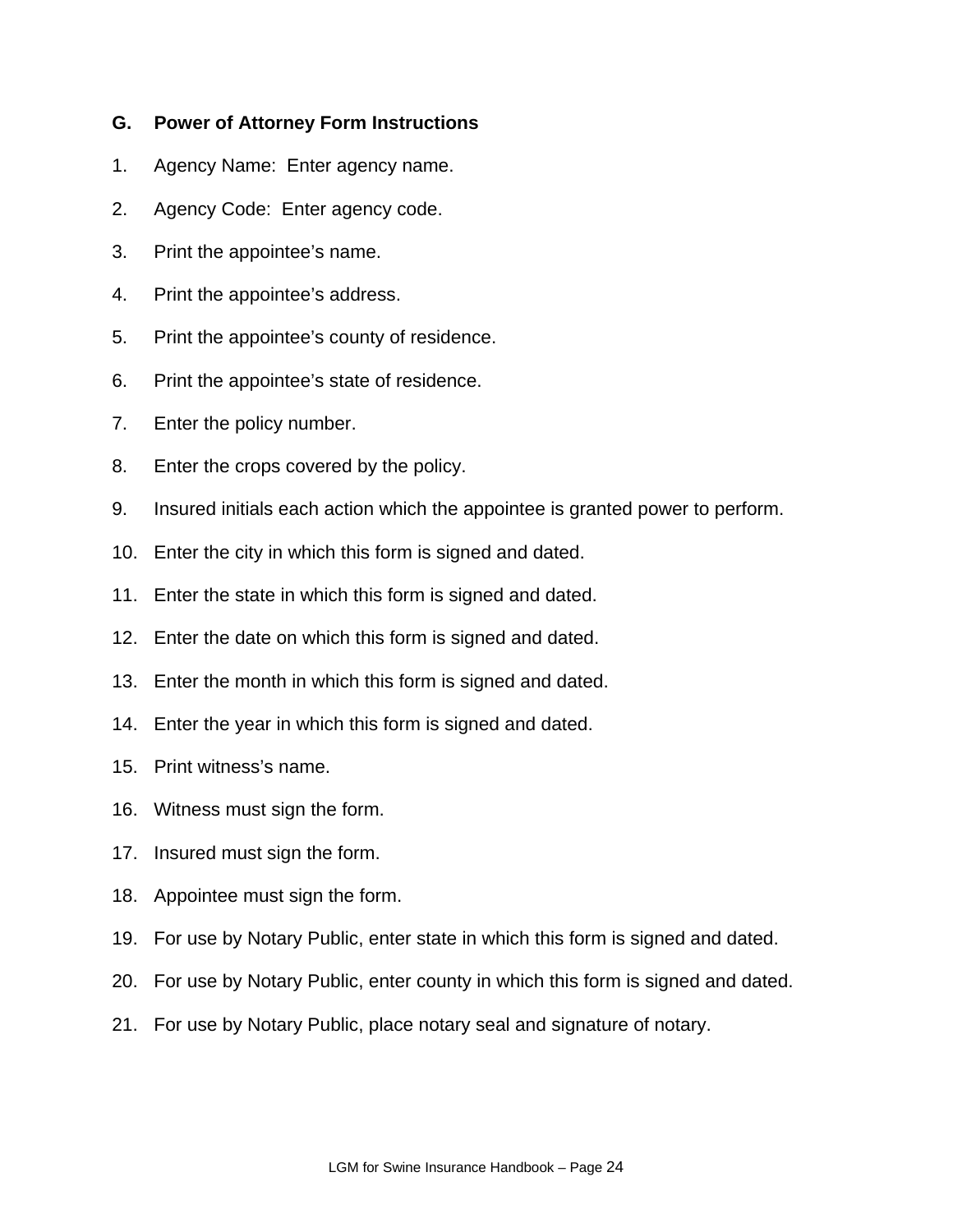## **Glossary of Statements**

#### **A. General**

The following statements are general statements and pertain to information collected on company forms.

#### **1. False Claim Statement**

I certify that the information that I have furnished on this form is complete and accurate. I understand that any false or inaccurate information on this form may result in the imposition of sanctions outlined in my policy and administrative, civil, and criminal sanctions under 18 U.S.C. 1001, 1006 and 1014, 7 U.S.C. 1515, 31 U.S.C. 3729 and 3730 and any other applicable federal statutes.

#### **2**. **Certification Statement**

I certify that the information on this application is complete and accurate; that none of the reasons for rejection in items 1 through 4 of the "Conditions of Acceptance" (See B. Application Statements, 3. Conditions of Acceptance) apply; and that I am aware of and understand the requirements of the Collection of Information and Data (Privacy Act), as well as all other provisions contained on this application.

| (Applicant's | (Date) | (Agent's   | (Date) |
|--------------|--------|------------|--------|
| signature)   |        | Signature) |        |

#### **3. Collection of Information and Data (Privacy Act)**

To the extent that the information requested herein relates to your individual capacity as opposed to your business capacity, the following statements are made in accordance with the Privacy Act of 1974, as amended (5 U.S.C. 552a). The authority for requesting information to be furnished on this form is the Federal Crop Insurance Act (7 U.S.C. 1501 et seq.) (Act) and the Federal crop insurance regulations contained in 7 C.F.R. chapter IV.

Collection of the social security account number (SSN) or the employer identification number (EIN) is authorized by section 506 of the Act and is required as a condition of eligibility for participation in the Federal crop insurance program. The primary use of the SSN or EIN is to correctly identify you, and any other person with an interest in you or your entity of 10 percent or more, as a policyholder within the systems maintained by the Federal Crop Insurance Corporation (FCIC). Furnishing the SSN or EIN is voluntary; however, failure to furnish that number will result in denial of program participation and benefits.

Your policy also specifies other information that must be provided. The principle purposes of this information are to provide insurance; reinsurance; determine eligibility; determine the correct parties to the agreement; determine and collect premiums or other monetary amounts (including administrative fees and over payments); and pay benefits. The routine uses of this information include: (1) Referral to the appropriate agency, whether Federal, State, local or foreign including the Department of Justice, charged with the responsibility of investigating or prosecuting a violation of law, or of enforcing or implementing a statute, rule regulation or order issued pursuant thereto, of any record within this system when information available indicates a violation or potential violation of law, whether civil, criminal,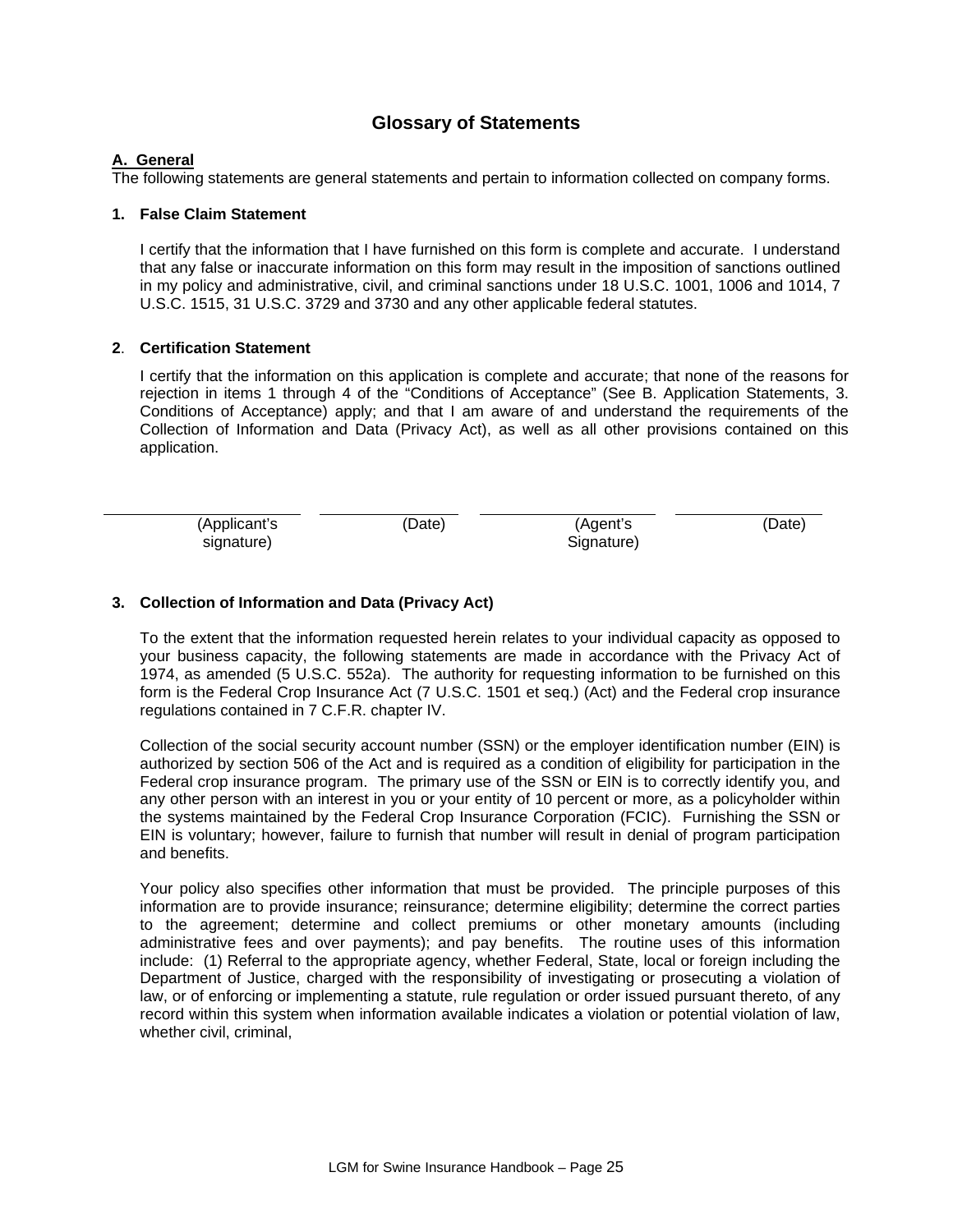#### **Collection of Information and Data (Privacy Act) (continued)**

or regulatory in nature, and whether arising by general statute or particular program statute or by rule, regulation or order issued pursuant thereto; (2) Disclosure to a court, magistrate or administrative tribunal, or to opposing counsel in a proceeding before a court, magistrate or administrative tribunal, of any record within the system that constitutes evidence on that proceeding, or which is sought in the course of discovery, to the extent that FCIC determines that the records sought are relevant to the proceeding; (3) Disclosure to a congressional office in response to any inquiry from the congressional office made at the request of that individual; (4) Disclosure to Approved Insurance Providers (AIP) for any purpose relating to the sale, service, and administration of the Federal crop insurance program and the policies insured under the authority of the Act; (5) Disclosure to other Federal agencies and contractors, cooperators, and partners of FCIC for the purpose of conducting research, development, analyses, and evaluation into all aspects relating to new and existing crop insurance programs and other risk management tools; (6) Disclosure to contractors or other Federal agencies to conduct research and analysis to identify patterns, trends, anomalies, instances and relationships of AIP's, agents, loss adjusters and policyholders that may be indicative of fraud, waste, and abuse; (7) Disclosure to AIPs, contractors, and other applicable Federal agencies to determine whether information has been accurately provided to FCIC and the AIPs and to determine compliance with program requirements; and (8) Disclosure to AIPs, contractors, cooperators, partners of FCIC, and other Federal agencies for any purpose relating to the sale, service, administration, analysis and evaluation of the Federal crop insurance program.

Furnishing other information is also voluntary. However, failure to report the information specified in your policy may result in rejection of any claim for indemnity, replanting payment, or other benefit; ineligibility for insurance; a unilateral determination of any monetary amounts due; or any remedy provided in the policy.

#### **4. Non-Discrimination Statement**

The U.S. Department of Agriculture (USDA) prohibits discrimination in all its programs and activities on the basis of race, color, national origin, age, disability, and where applicable, sex, marital status, familial status, parental status, religion, sexual orientation, genetic information, political beliefs, reprisal, or because all or a part of an individual's income is derived from any public assistance program. (Not all prohibited bases apply to all programs.) Persons with disabilities who require alternative means for communication of program information (Braille, large print, audiotape, etc.) should contact USDA's TARGET Center at (202) 720-2600 (voice and TDD).

To file a complaint of discrimination, write to: USDA, Director, Office of Civil Rights,1400 Independence Avenue, S.W., Washington, D.C. 20250-9410, or call (800) 795-3272 (voice) or (202) 720-6382 (TDD). USDA is an equal opportunity provider and employer.

#### **B. Application Statements**

#### **1. Application for Insurance Statement**

Subject to the provisions of the Federal Crop Insurance Act, and the regulations issued under that Act, I hereby apply for insurance on the commodity as specified below for the effective year. I understand that the premium rates and insurance periods are on file and available for my inspection in my agent's office. I further understand that no insurance will be available on a commodity unless an application and target marketings form is completed and filed with my agent by the sales closing date, if applicable. I also further understand that, although insurance under this application is continuous from year to year, policy terms may change from crop year to crop year. These changes will be made by the contract change date.